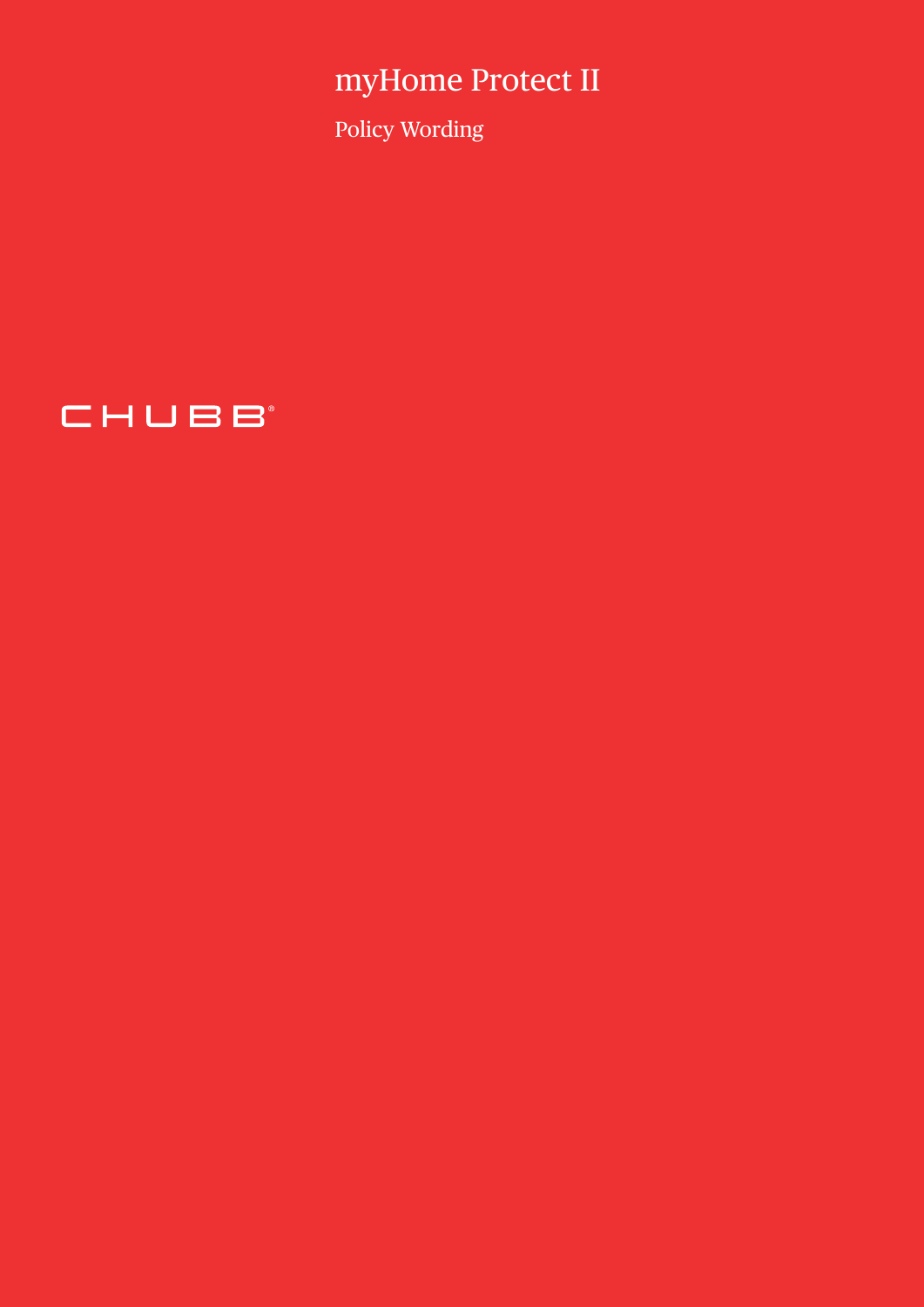|                                                                                                                                                                                                                                                                                                                                                                                                                     | <b>Sum Insured</b>                                                                             |                     |                     |
|---------------------------------------------------------------------------------------------------------------------------------------------------------------------------------------------------------------------------------------------------------------------------------------------------------------------------------------------------------------------------------------------------------------------|------------------------------------------------------------------------------------------------|---------------------|---------------------|
| <b>Benefits</b>                                                                                                                                                                                                                                                                                                                                                                                                     | <b>Classic</b>                                                                                 | Premium             | <b>Ultimate</b>     |
| Loss of or damage to Renovations                                                                                                                                                                                                                                                                                                                                                                                    | Up to<br>S\$100,000                                                                            | Up to<br>S\$150,000 | Up to<br>S\$200,000 |
| Loss of or damage to Contents                                                                                                                                                                                                                                                                                                                                                                                       | Up to<br>S\$50,000                                                                             | Up to<br>S\$100,000 | Up to<br>S\$150,000 |
| Covers physical loss of or damage to the Renovations and Contents caused by:<br>- Fire, Lighting or Explosion<br>- Storm, Hurricane, Cyclone, Typhoon, Flood (Excess: S\$100)<br>- Bursting, leaking, discharging, overflowing of water tanks or pipes (Excess: S\$100)<br>- Earthquake<br>- Impact<br>- Riot or civil commotion<br>- Acts of Malicious Damage or Vandalism<br>- Theft, attempted Theft or burglary | Covered                                                                                        | Covered             | Covered             |
| <b>Alternative Accommodation or Loss of Rent</b><br>- Cost of alternative accommodation or loss of Rent while Your Premises remains<br>Uninhabitable                                                                                                                                                                                                                                                                | Up to<br>\$\$13,000                                                                            | Up to<br>S\$23,000  | Up to<br>S\$32,000  |
| <b>Removal of Debris</b><br>- Cost incurred for the removal of debris following loss or damage                                                                                                                                                                                                                                                                                                                      | Up to S\$3,000                                                                                 |                     |                     |
| <b>Cost of Temporary Protection</b><br>- Cost incurred for temporarily boarding up to safeguard Your Premises and Contents<br>pending repair and/or replacement                                                                                                                                                                                                                                                     | Up to S\$2,500                                                                                 |                     |                     |
| <b>Emergency Cash Allowance</b><br>- Purchase of personal essential items if Your Premises becomes Uninhabitable for at least<br>5 days                                                                                                                                                                                                                                                                             | Up to S\$500                                                                                   |                     |                     |
| Emergency Replacement of Mobile Phone, Tablet and/or Personal Computer<br>- Advance payment of claims following loss of mobile phone, tablet and/or personal<br>computer subject to Chubb's appointed assessor's certification                                                                                                                                                                                      | Limit for Mobile Phone and/or Tablet -<br>Up to S\$1,000;<br>Up to S\$3,000 in the aggregate   |                     |                     |
| Replacement of Locks and Keys (including Digital Locks and Electronic Keys)<br>- Cost of replacing locks and keys to the external doors or windows if the keys are stolen                                                                                                                                                                                                                                           | Up to S\$800                                                                                   |                     |                     |
| <b>Contents Temporarily Removed</b><br>- Covers Contents temporarily removed from Your Premises for up to 14 days                                                                                                                                                                                                                                                                                                   | Limit per article - S\$500;<br>Up to S\$5,000 in the aggregate                                 |                     |                     |
| <b>Accidental Death of Domestic Pet (Cat or Dog)</b>                                                                                                                                                                                                                                                                                                                                                                | Up to S\$500                                                                                   |                     |                     |
| <b>Loss of Money</b><br>- Loss of Money due to violent and forcible entry to Your Premises                                                                                                                                                                                                                                                                                                                          | Up to S\$1,000                                                                                 |                     |                     |
| <b>Accidental Breakage of Mirrors and Glass</b>                                                                                                                                                                                                                                                                                                                                                                     | Up to S\$500                                                                                   |                     |                     |
| <b>Deterioration of Frozen Food</b><br>- Cost of replacing deteriorated food in the freezer section of Your refrigerator                                                                                                                                                                                                                                                                                            | Up to S\$800                                                                                   |                     |                     |
| Automatic Reinstatement of Sum Insured Subject to Additional Premium                                                                                                                                                                                                                                                                                                                                                | Available                                                                                      |                     |                     |
| <b>Conservancy Charges</b><br>- Covers the monthly service and conservancy charges for the upkeep and maintenance of<br>Your Premises if it becomes Uninhabitable                                                                                                                                                                                                                                                   | Up to S\$1,000                                                                                 |                     |                     |
| Personal Legal Liability for the Whole Household<br>- Covers You and Your Household if held legally liable to pay compensation to third parties<br>for Accidental death, bodily injury or Accidental property damage                                                                                                                                                                                                | Up to \$\$1,000,000                                                                            |                     |                     |
| <b>Personal Legal Liability as Tenant</b>                                                                                                                                                                                                                                                                                                                                                                           | Up to S\$500,000;<br>Excess of S\$100 for each and every claim                                 |                     |                     |
| <b>Family Accidental Death Protection</b>                                                                                                                                                                                                                                                                                                                                                                           | Insured/Partner - S\$20,000 each;<br>Child - S\$5,000 each                                     |                     |                     |
| 24-hour Emergency Home Assist                                                                                                                                                                                                                                                                                                                                                                                       | Available                                                                                      |                     |                     |
| <b>No Claim Bonus</b>                                                                                                                                                                                                                                                                                                                                                                                               | 10% refund of the preceding 12 months'<br>premium paid (excluding GST) if there is<br>no claim |                     |                     |
| Optional Add-On (with payment of additional premium)                                                                                                                                                                                                                                                                                                                                                                | <b>Sum Insured</b>                                                                             |                     |                     |
| <b>Worldwide Coverage for Personal Belongings</b><br>- Covers worldwide Accidental damage to or loss of Personal Effects                                                                                                                                                                                                                                                                                            | Up to S\$2,500 or Up to S\$5,000;<br>Excess of S\$100 for each and every claim                 |                     |                     |
| <b>Additional Sports Equipment Coverage</b><br>- Covers damage to or loss of Sports Equipment stored in Your Premise                                                                                                                                                                                                                                                                                                | Up to S\$4,000 or Up to S\$8,000                                                               |                     |                     |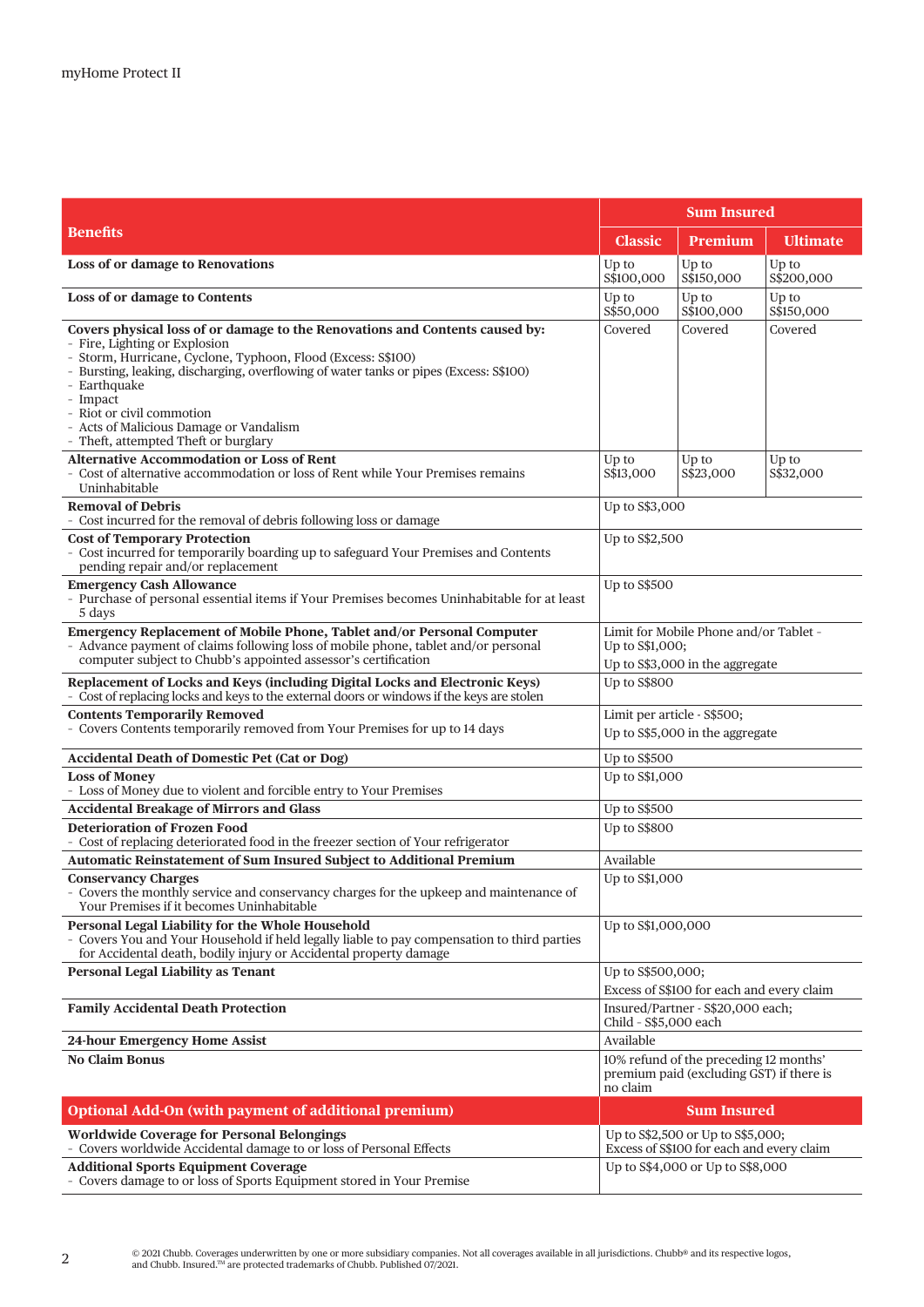# myHome Protect II

# **Important Customer Information**

# **Your Policy**

Your Policy Wording and Policy Schedule together form Your Policy and describe the insurance contract between You and Us. We insure You for the Event(s) subject to the terms, conditions and exclusions under Your Policy.

#### **The Insurer**

The insurer is Chubb Insurance Singapore Limited (Chubb). Our contact details are on the back page of this policy wording.

#### **What You need to read**

To determine if this insurance is appropriate for You, it is important that You read:

- this Important Customer Information Section it contains information on important matters You need to be aware of before applying for this insurance;
- the General Definitions Section it sets out what We mean by certain defined terms in this insurance;
- the Defined Events Section it sets out the specific perils We will provide cover for under Section 1;
- Sections 1, 2 and 3 they set out the cover available for Contents and Renovations, Legal Liability and Family Accidental Death Protection;
- Section 4 24-hour Emergency Home Assist it sets out the scope of services available under the Chubb 24-hour Home Assistance Services;
- Section 5 No Claim Bonus it sets out the provisions for no claim bonus;
- Section 6 Optional Add-On it sets out the optional add-on with payment of additional premium;
- Section 7 General Exclusions it sets out what We do not cover under the Policy;
- Section 8 General Conditions it contains details of Your and Our rights and obligations under this insurance, including if You do not meet Your obligations, We may be able to cancel the insurance or reduce Our liability in respect of a claim to the extent permitted by law;
- Section 9 Claims it sets out what You need to do when a claim arises; and any other document(s) We provide to You about the insurance which may change the standard cover.

#### **Applying for cover**

When You apply for this insurance, You will need to complete an application form. We will use the information supplied on that form to decide the terms of cover We will provide. The application form and any other document, including the most recent Policy Schedule that We issued to You make up Your Policy with Us. You need to keep these documents in a safe place together with receipts and other evidence of ownership and value of items You insure.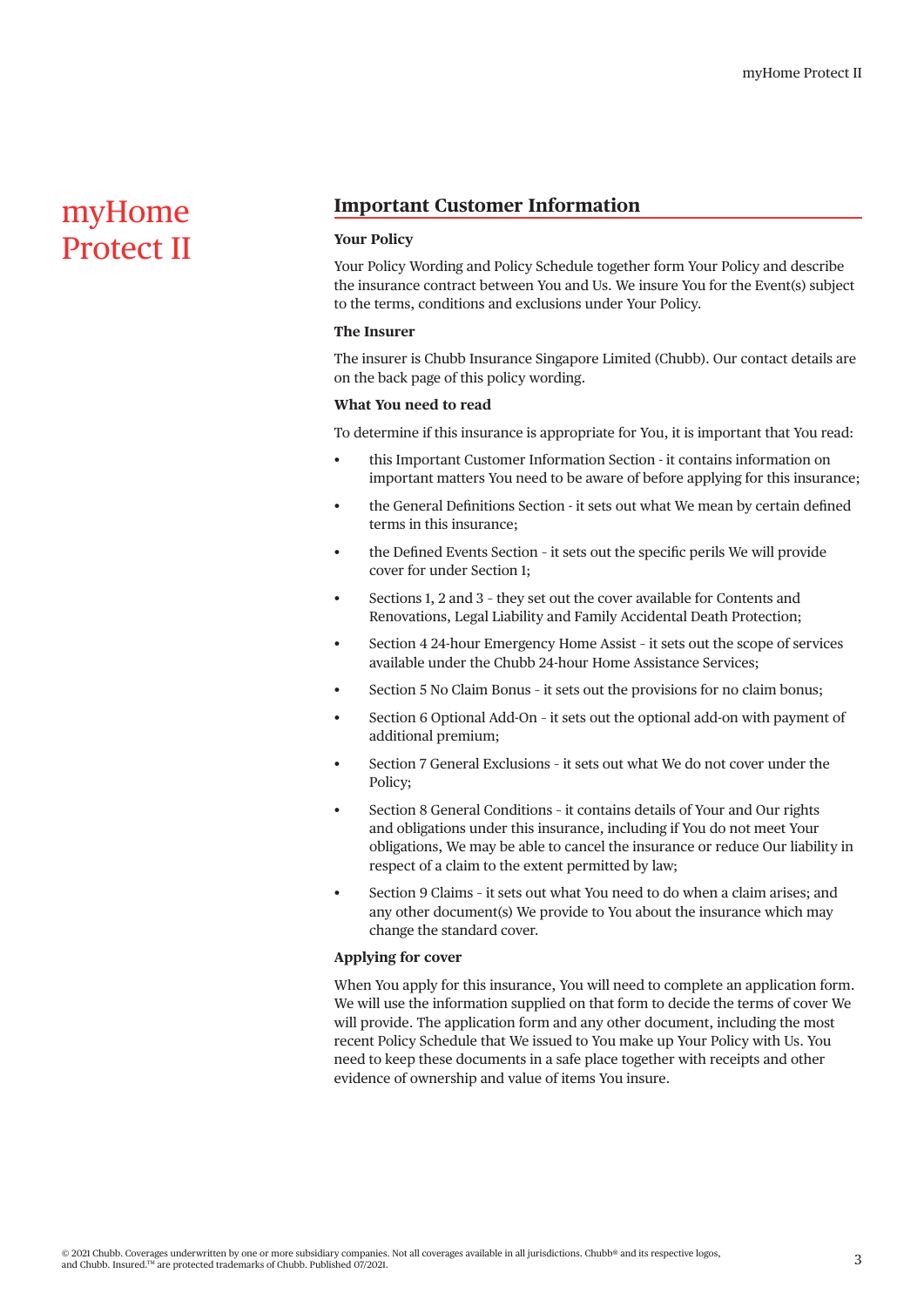## **What are the eligibility requirements?**

To be eligible for the cover, You must be a Singapore Resident, and be at least eighteen (18) years of age or older on the Commencement Date, and is either:

- The owner or co-owner of the Premises in Singapore; or
- The owner or co-owner of the Premises in Singapore who is/are renting out the Premises in Singapore; or
- A Tenant or co-tenant who is currently renting the Premises in Singapore.

### **Summary of cover and other significant matters**

By way of summary, the principal covers available are:

- cover for loss of or damage to Your insured Contents and, Renovations including fixtures and fittings, caused by one of the Defined Events occurring during the Period of Insurance,
- cover for legal liability for You and any member of Your Household for Accidental damage to any other person's property, and
- cover for Accidental Death for You, Your Partner, or Your Child(ren).

Refer to each Section for details of the basis on which We settle any claim.

We only provide cover up to the limit(s) and Sum(s) Insured specified in Your Policy, subject to term(s), condition(s) and exclusion(s).

• The type and amount of Excess is shown in Your Policy (usually in this document and the Policy Schedule). If You do not adequately insure yourself for Your potential loss, You may have to bear the uninsured proportion of any loss yourself.

We only cover Your interest in the Premises. We may refuse to pay or reduce the amount We pay under a claim in certain circumstances. In particular:

- where an exclusion applies; or
- if You do not comply with the term(s) and condition(s) of Your Policy; or
- if You do not comply with Your Duty of Disclosure or make a misrepresentation; or
- if You make a fraudulent claim.

We also may cancel Your Policy due to failure to comply with a condition, a breach in Your Duty of Disclosure or in certain circumstances permitted by law.

#### **Cost of the insurance**

The insurance provided is subject to You paying the premium We require by the agreed time.

Your premium also includes amounts payable in respect of compulsory government charges (GST).

When You apply for this insurance, You will be advised of the total amount payable. You can choose to pay Your premium on a monthly basis or on an annual basis.

For a Three-Year Term Policy, you will need to pay Your premium in advance for all three (3) years in the form of a single premium payment. The amounts due will be clearly set out in Your Policy Schedule.

#### **Free Look Period**

You have thirty (30) days after You receive Your policy wording and Policy Schedule to decide whether the Policy meets Your needs ("Free Look Period"). You can cancel Your insurance by notifying Us in writing within the said thirty (30) days and We will refund the premium paid unless You have made a claim under Your Policy. Even after this Free Look Period ends, You still have cancellation rights (See Section 8 General Conditions).

#### **How to make a claim**

Section 9 Claims tells You what You need to do before We pay any claim. We require evidence as to the extent of loss or damage. Please ensure that, where possible, You keep any photograph(s) or other documentation in respect of loss or damage to make the process as easy as possible.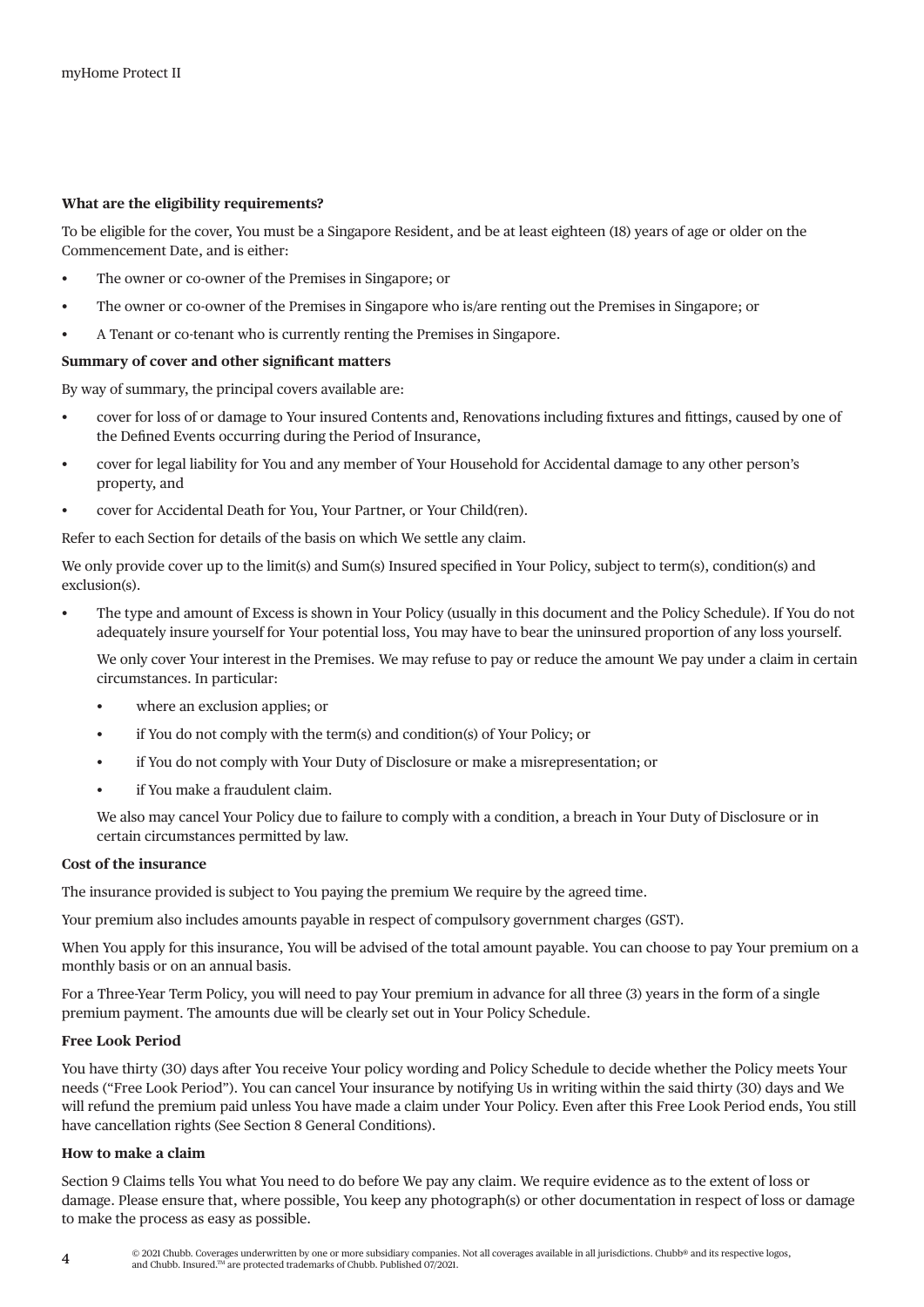Any claim settlements, up to the total of all Sum Insured, will include GST.

For any claims submission or inquiry, kindly contact Us at Our Claim Assistance (+65 6398 8028 - Mondays to Sundays; 8.30am to 10.00pm) or via Our online portal [www.chubbclaims-dbs.com.sg.](http://www.chubbclaims-dbs.com.sg)

### **The Agreement Between You And Us (Your Policy)**

In return for Your payment of the premium or Your agreement to pay it to Us within the time We require, We agree to indemnify You against loss, damage or liability caused by a covered claimable event occurring during the Period of Insurance, subject to the terms, conditions and exclusions of Your Policy.

# **General Definitions**

The following words when used with capital letters in Your Policy Wording or the Policy Schedule have the meaning given below:

**Accident** or **Accidental** means a sudden, unforeseen, fortuitous and unintended event.

**Accidental Death** means death occurring as a result of an Accidental Injury during the Period of Insurance.

**Accidental Injury** means a bodily injury resulting from an Accident and which is not an illness and which:

- (a) is caused by violent external and visible means; and
- (b) occurs during the Period of Insurance; and
- (c) results solely and independently of any causes other than:
	- (i) the Accident; and/or
	- (ii) sickness directly resulting from medical or surgical treatment rendered necessary by the Accident; and
- (d) may include a bodily injury caused by You being directly and unavoidably exposed to the elements as a result of an Accident.

# **Building** means:

- (a) the physical structure of the house, apartment or flat;
- (b) any wall, gates, fence, footpath, swimming pool; and
- (c) all other permanent fixtures and fittings;

which were originally part of the Premises when it was transferred by the developer or builder to the first owner of the Premises.

**Child**, **Children** means any of Your children who is:

- (a) living at the Premises with You;
- (b) under 18 years of age; and
- (c) unmarried.

**Commencement Date** means the original inception date of cover under this Policy as shown in the Policy Schedule.

**Compensation** means monies paid or payable by You for Accidental Death or Accidental Injury pursuant to:

- (a) court judgment; or
- (b) settlement with the consent of Chubb including any defence costs.

**Compensation** does not include:

- (a) aggravated, punitive or exemplary damages; or
- (b) fines or penalties imposed by law (including civil penalties); or
- (c) any matters which are deemed uninsurable under the law.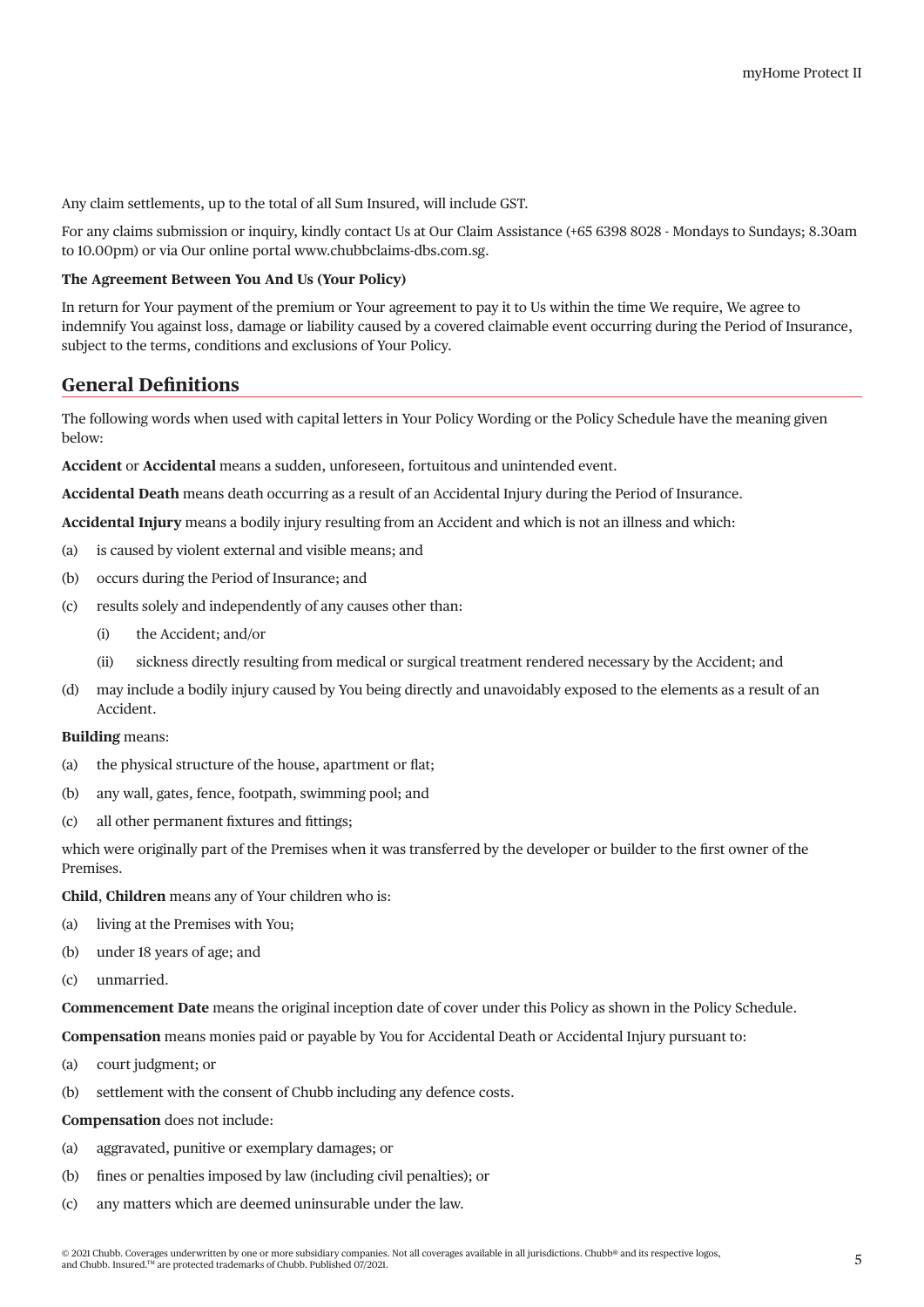#### **Contents** mean Your:

- (a) movable furniture, furnishings, kitchen utensils, domestic appliances, personal computers, audio and video equipment (other than those mentioned in (b), clothing and other movable personal belongings;
- (b) films, tapes, cassettes, cartridges, discs and diskettes up to their value as unused material or where purchased prerecorded at maker's latest list price, all of which You or members of Your Household own or are legally responsible for.

#### **Contents** are not:

- (a) Motor Vehicles, personal mobility devices, caravans, trailers, aircraft, watercraft or spare parts and accessories while attached to or in any part of them;
- (b) items belonging to the Landlord or Tenant (if any) in Your Premises;
- (c) any part of the Building;
- (d) animals;
- (e) securities, certificates and documents;
- (f ) Money and Credit Cards; or
- (g) property held or used for business purposes.

**Credit Card** means any credit card, debit card, charge card, cash card or ATM card.

**Event(s)** means the event(s) listed in the benefits section of Your Policy.

**Excess** means part of a claim You must bear and is payable for each occurrence covered by this insurance where applicable. An occurrence is one (1) or a series of occurrences arising out of one (1) cause. When an Excess applies, We will reduce the amount We pay by the amount of the Excess or We will ask You to pay it.

**Household** means all members of Your family including Your Partner, Children and any other persons permanently living with You in Your Premises, excluding Tenants, boarders, lodgers or paying guests.

**Landlord** means the person who leases the Premises to the Tenant and is expressly named as the Landlord in the Tenancy Agreement.

**Malicious Damage** or **Vandalism** means a wrongful act motivated by malice, vindictiveness or spite with the intention of damaging the property.

This does not include:

- (a) Tenant neglect, carelessness, poor housekeeping or unhygienic living habits;
- (b) damage occurring during maintenance operations carried out by the Tenant or anyone acting on their behalf;
- (c) damage as a result of repairs, or attempted repairs, carried out by the Tenant or anyone acting on their behalf;
- (d) damage caused by the failure of Your Tenant to control their children;
- (e) damage caused by pets belonging to Your Tenant;
- (f ) Accidental damage or Accidental loss; or
- (g) scratching, denting, chipping, rubbing or chaffing.

**Money** means cash, bank and currency notes, cheques, bills of exchange, promissory notes, deeds, bonds, postal orders, money orders, crossed bankers' drafts, current postage stamps, securities and travel tickets all belonging to You or for which You have accepted responsibility, and all held for personal purposes.

**Motor Vehicles** means any electrically or mechanically powered vehicle including models and toys (excluding gardening implements and pedestrian controlled models and toys).

**Nominated Account** means the credit card account or designated DBS/POSB bank account, which is not a Medisave account, to which premiums are to be charged.

**Partner** means Your spouse or de-facto partner with whom You have been living permanently with for at least three (3) months or more at the time of occurrence of an event leading to a claim.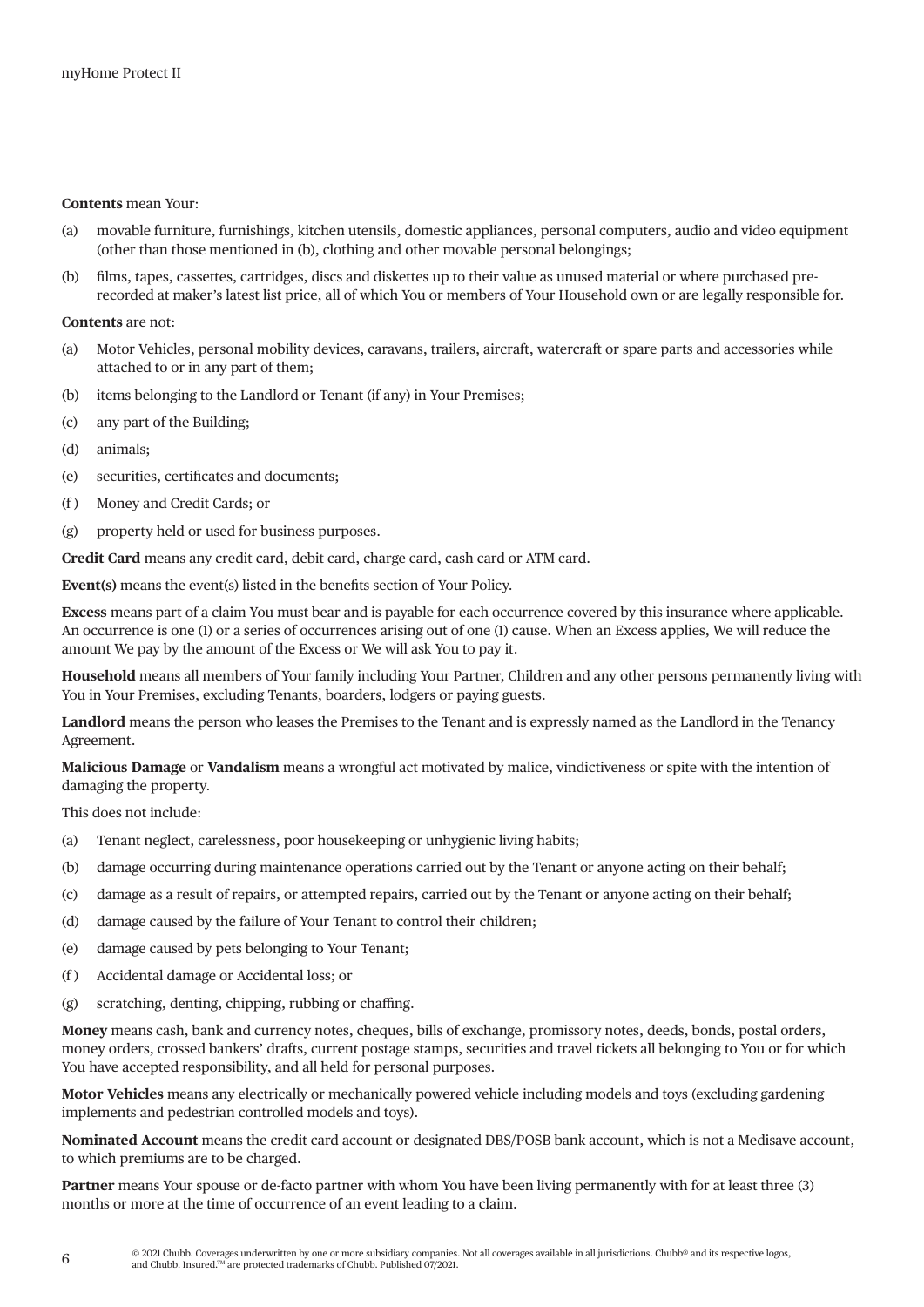### **Period of Insurance** means:

- (a) if You are paying a monthly premium, one (1) month from the Commencement Date or the latest Renewal Date whichever is later; or
- (b) if You are paying an annual premium, one (1) year from the Commencement Date or the latest Renewal Date whichever is later; or
- (c) if You are paying for a Three-Year Term Policy, three (3) consecutive years from the Commencement Date or the latest Renewal Date whichever is later.

**Personal Effects** means any of Your personal belongings physically carried or worn by You at the time of loss and damage, but shall exclude cash or any medium by which pre-payment is required or money is debited or credited via electronic means.

**Policy** means Our Agreement with You which is made up of this document, Your application form, the Policy Schedule, asset schedule, and any endorsement(s) or other document(s) We give You in writing.

**Policy Schedule** means the schedule containing details of the Insured, insured Premises, type of cover selected and Period of Insurance. The Policy Schedule forms part of the Policy.

**Policy Year** means a period of twelve (12) consecutive months starting from the Commencement Date of this Policy and each consecutive period of twelve (12) months for which this Policy remains in force.

#### **Pre-Existing Medical Condition** means:

- (a) any condition for which a doctor was consulted or for which treatment or medication was prescribed prior to the Commencement Date; or
- (b) a condition, the manifestation or symptoms of which a reasonable person in the circumstances would be expected to be aware of at or before the Commencement Date.

**Premises** means the area described in the title deeds situated at the address(es) shown in Your Policy Schedule, which is Your private residence in Singapore used solely for domestic purposes.

#### **Renewal Date** means:

- (a) if You are paying a monthly premium, one (1) month from the Commencement Date and subsequently, the same day of each successive month; or
- (b) if You are paying annual premium, one (1) year from the Commencement Date and subsequently, the same day of each successive year; or
- (c) if You are paying for a Three-Year Term Policy, three (3) year from the Commencement Date and subsequently, the same day of each successive third year.

**Renovations** means improvements and additions within Your Premises made by You as owner, or Tenant, or by any former owner of Your Premises in the form of fixtures and fittings (including flooring, built-in wardrobes and air-conditioners), but does not include any part of the Building.

**Rent** means the monthly rental amount payable by the Tenant to the Landlord as specified in the Tenancy Agreement.

**Singapore Resident** means Singapore citizen, Singapore permanent resident, a holder of a valid work permit, employment pass, dependant's pass, long-term visit pass, S pass or student pass issued by the authorities in Singapore.

**Sports Equipment** means sporting and fishing equipment, pedal and electronic bicycles, and electronic scooters at the Premises. Note there is no cover for the equipment whilst it is in use.

**Storm** means a violent disturbance of the atmosphere, including strong winds which may be accompanied by lightning, rain, sleet and hail.

**Sum Insured** means the amount for which You are insured as shown in Your current Policy Schedule, policy wording or any subsequent endorsements.

**Tenancy Agreement** means the written, signed, stamped and legally enforceable contract relating to the Premises between the Landlord and the Tenant.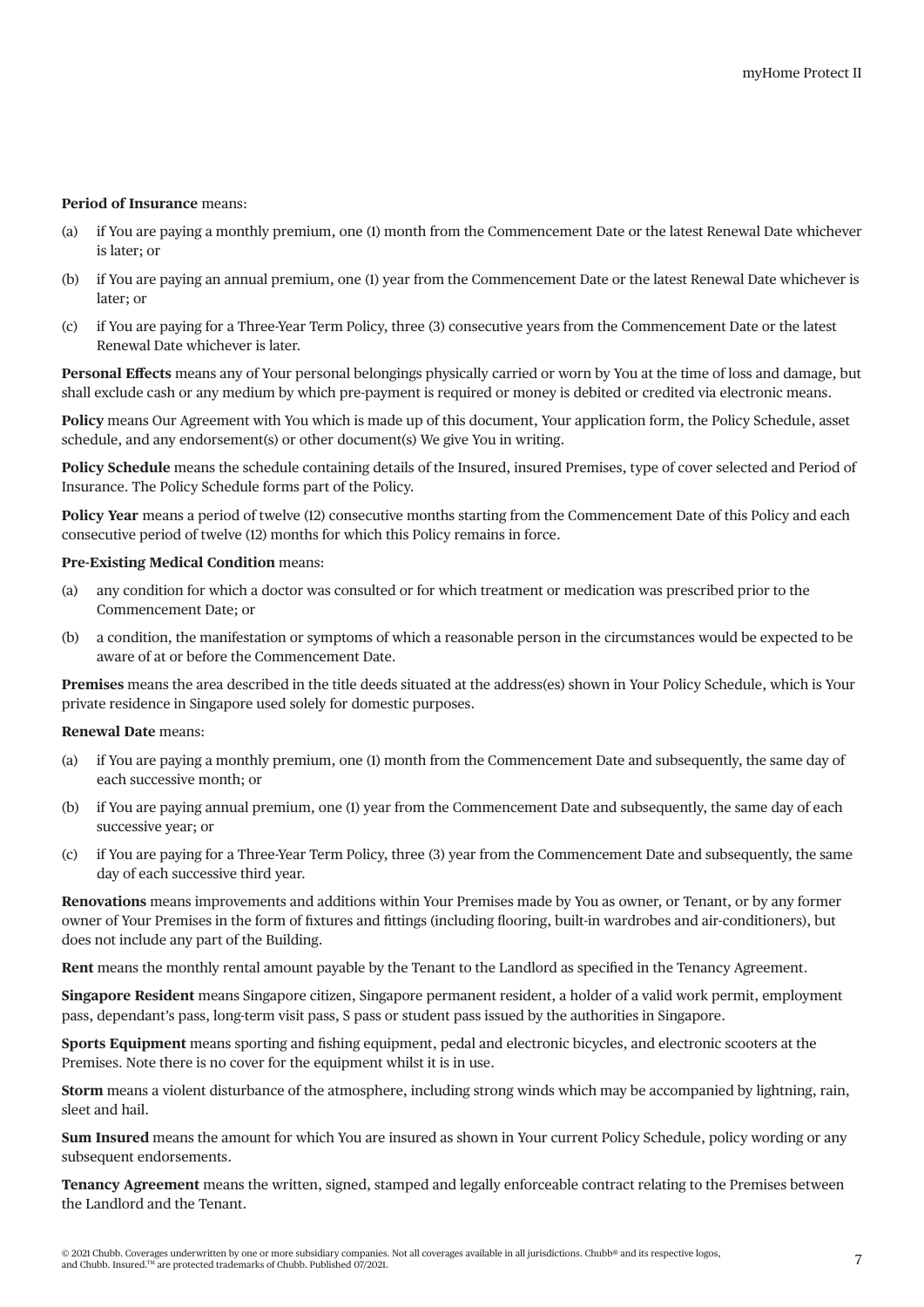**Tenant(s)** means the person(s) named as the tenant as specified in the Tenancy Agreement.

**Terrorism** means an act, including but not limited to, the use of or threat of, force or violence by any person or group(s) of persons, whether acting alone or on behalf of or in connection with any organisation(s) or government(s) which from its nature or context is committed for, or in connection with, political, religious, ideological, ethnic or similar purposes or reasons, including the intention to coerce, influence or intimidate any government and/or the public or any section of the public.

**Theft** means the act of a third party taking Your property without Your permission and with the intention of permanently depriving You of it.

**Three-Year Term Policy** means a Policy where premium for or under the Policy is paid in the form of a single premium in advance for three (3) consecutive years.

**Total Loss** means the condition of the Contents and Renovations in the Premises after it is damaged or destroyed being to such an extent that it cannot be repaired to its condition prior to the loss and for which We decide to pay You the full Sum Insured for the relevant Premises.

**Uninhabitable** means the condition of the Premises being unsafe for inhabiting and will require a period of time which exceeds twenty-four (24) hours, for the reinstatement of the Premises to be inhabitable.

**Unoccupied** means when Your Premises is not being lived in by anyone.

**Valuables** mean jewellery, watches, furs, curios, works of art, antiques, stamp or coin collections and other collectable property, manuscripts, medals, items of gold, silver or other precious metals or precious stones.

**We**, **Us**, **Our**, **Chubb** means Chubb Insurance Singapore Limited.

**You**, **Your**, **Insured** means the person(s) named as Insured in the Policy Schedule.

# **Section 1: Contents and Renovations**

#### **Benefit**

We will cover You or members of Your Household for loss of or damage to Your Contents or Renovations which You or members of Your Household own or are legally responsible for, which are in the Premises and where the loss or damage is caused by any of the Defined Events occurring during the Period of Insurance. Cover is provided up to the Sum Insured specified in Your Policy Schedule, for each Policy Year.

# **Defined Events:**

The following are the Defined Events for which cover is provided under Section 1:

# **1. Fire, lightning or explosion**

Excluding loss or damage caused by arcing, sparking, scorching or heat damage where there is no flame; or irregularities in the power supply unless there is visible evidence of a lightning strike.

# **2. Storm, hurricane, typhoon, cyclone, flood**

We will not pay the first one hundred (100) Singapore dollars of each and every loss.

## **3. Bursting, leaking, discharging or overflowing**

We will pay for loss or damage caused by the bursting, leaking, discharging or overflowing of fixed guttering, fixed tanks, fixed pipes, waterbeds or other fixed apparatus used to hold or carry liquid of any kind.

We will not pay for:

- (a) loss or damage to the fixed guttering, fixed tanks, fixed pipes, waterbeds or other fixed apparatus.
- (b) loss of water.
- (c) the first one hundred (100) Singapore dollars of each and every loss.

#### **4. Earthquake**

You are covered for loss or damage caused by earthquake. This loss or damage must occur to Your Contents and Renovations within seventy-two (72) hours of the earthquake to be considered as one (1) occurrence.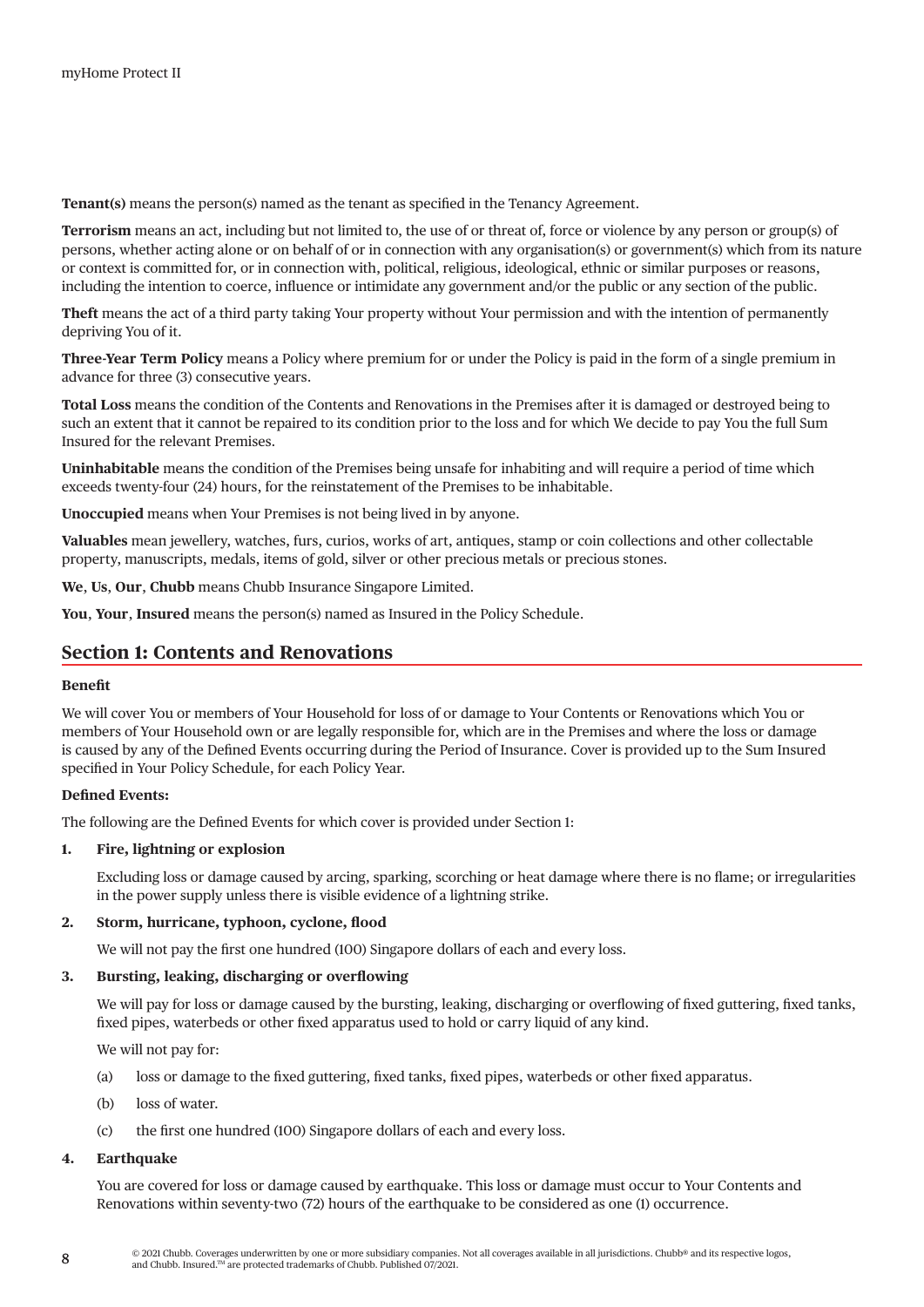# **5. Impact**

We will pay for loss or damage caused by the impact of:

- (a) aircraft or space debris or debris from an aircraft, rocket or satellite; or
- (b) any road vehicle or watercraft not operated by You, members of Your Household or Your employee; or
- (c) a falling tree or branch but not when caused by the lopping or felling of trees at the Premises; or
- (d) television or radio masts or aerials or antennae that have broken or collapsed but not the damage to the television or radio masts or aerials or antennae.

### **6. Riot or civil commotion**

We will pay for loss or damage caused by acts of riot or civil commotion even when resulting loss or damage is directly caused by any lawfully constituted authority, notwithstanding the provisions of General Exclusions.

### **7. Acts of Malicious Damage or Vandalism**

Excluding Malicious Damage or Vandalism caused by:

- (a) an explosion; or
- (b) Theft or attempted Theft, other than that already covered under Defined Event 8; or
- (c) You or any person who is living with You at the Premises; or
- (d) Tenants, roomers, boarders or paying guests and their visitors; or
- (e) any person who entered the Premises with Your consent or the consent of any person who is living with You at the Premises.

## **8. Theft, attempted Theft or burglary**

Excluding Theft, attempted Theft or burglary:

- (a) by You or any person who is living with You at the Premises; or
- (b) which is not a result of actual forcible or violent break in.

(Please also refer to Section 7: General Exclusions of Your Policy as they affect the definitions of the above Defined Events).

# **Exclusions Applicable to this section**

We will not pay for:

- 1. more than thirty percent (30%) of the Sum Insured on Contents in the aggregate in respect of Valuables.
- 2. more than five percent (5%) of the Sum Insured on Contents for any one article (except furniture, personal computers, audio and video equipment, pianos or organs).
- 3. loss or damage while Your Premises is Unoccupied for more than sixty (60) consecutive days.
- 4. consequential loss or damage of any kind.

# **Additional Benefits**

Limits specified are limits for each Policy Year.

### **1. Alternative Accommodation or Loss of Rent**

If Your Premises becomes Uninhabitable as a result of a Defined Event covered under Section 1, We will pay You:

- (a) the additional cost of reasonable temporary alternative accommodation;
- (b) for the loss of Rent You sustain as the Landlord of the Premises. All claims payments for loss of Rent will be reduced by deducting the security deposit paid to You. The security deposit in this instance will be as stated in the Tenancy Agreement;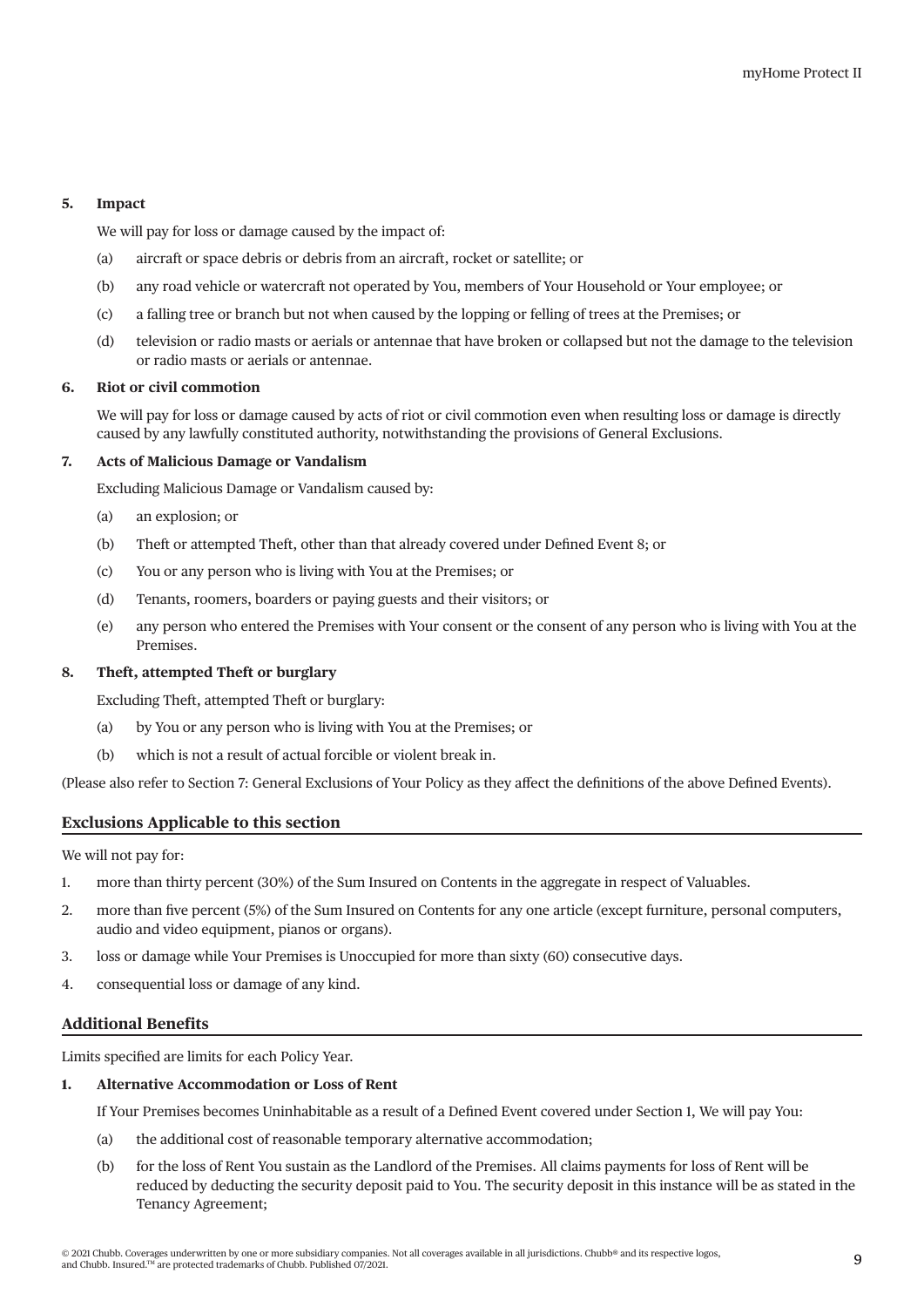- (c) the cost of temporarily storing Your furniture;
- (d) the cost of Rent payable by You to Your Landlord.

Cover is provided up to the Sum Insured specified in Your Policy Schedule.

### **2. Removal of Debris**

We will cover the reasonable expenses to remove debris following loss or damage as a result of a Defined Event covered under Section 1 up to the Sum Insured specified in Your Policy Schedule.

# **3. Cost of Temporary Protection**

We will pay You for the costs of temporarily boarding up and/or other protection reasonably and necessarily incurred for safeguarding Your Premises and/or Contents up to the Sum Insured specified in Your Policy Schedule, if there has been damage as a result of a Defined Event covered under Section 1.

### **4. Emergency Cash Allowance**

If the Premises is owned or tenanted by You as Your principal place of residence and it becomes Uninhabitable for at least five (5) days following loss or damage as a result of a Defined Event covered under Section 1, We will pay up to the Sum Insured specified in Your Policy Schedule.

### **5. Emergency Replacement of Mobile Phone, Tablet and/or Personal Computer**

Following a loss of a mobile phone, tablet and/or personal computer as a result of a Defined Event covered under Section 1 and upon Your request, advance payment of up to the Sum Insured in Your Policy Schedule will be made to You. In order to receive this payment, You must produce a statement of claim certified by the assessor appointed by Us. The amount of advance payment will be deducted from the final claim settlement amount. The maximum amount We will pay for any mobile phone and/or tablet is one thousand (1,000) Singapore dollars.

# **6. Replacement of Locks and Keys (including Digital Locks and Electronic Keys)**

If the keys to external doors or window locks are stolen either within or outside the Premises, and/or locks are damaged due to an attempted or actual violent and forcible entry or break in at the Premises, during the Period of Insurance, when the Premises is owned or tenanted by You as Your principal residence, We will pay the reasonable and necessary costs of replacing the external locks, keys or cylinder locks with similar items up to the Sum Insured specified in Your Policy Schedule.

# **7. Contents Temporarily Removed**

We will pay You for the loss or damage to Your Contents as a result of a Defined Event covered under Section 1 for up fourteen (14) days whilst temporarily removed from Your Premises to any other residential building or storage facility within Singapore due to cleaning, renovation, repair, modification, or dyeing. The maximum amount We will pay for any one (1) item is five hundred (500) Singapore dollars and in total the Sum Insured specified in Your Policy Schedule.

We will not pay for loss of or damage to Your Contents:

- (a) whilst in transit;
- (b) when being loaded or unloaded;
- (c) which has been removed for sale or exhibition;
- (d) left in any vehicle; or
- (e) due to Theft. Except from a residential building or storage facility where the offender has gained entry by forcible and violent means.

# **8. Accidental Death of Domestic Pet (Cat or Dog)**

We will pay You up to the Sum Insured in the Policy Schedule for the Accidental Death of a cat or dog that You keep as a domestic pet in Your Premises. In the event of a claim You must provide proof of ownership and any other documentation We may request.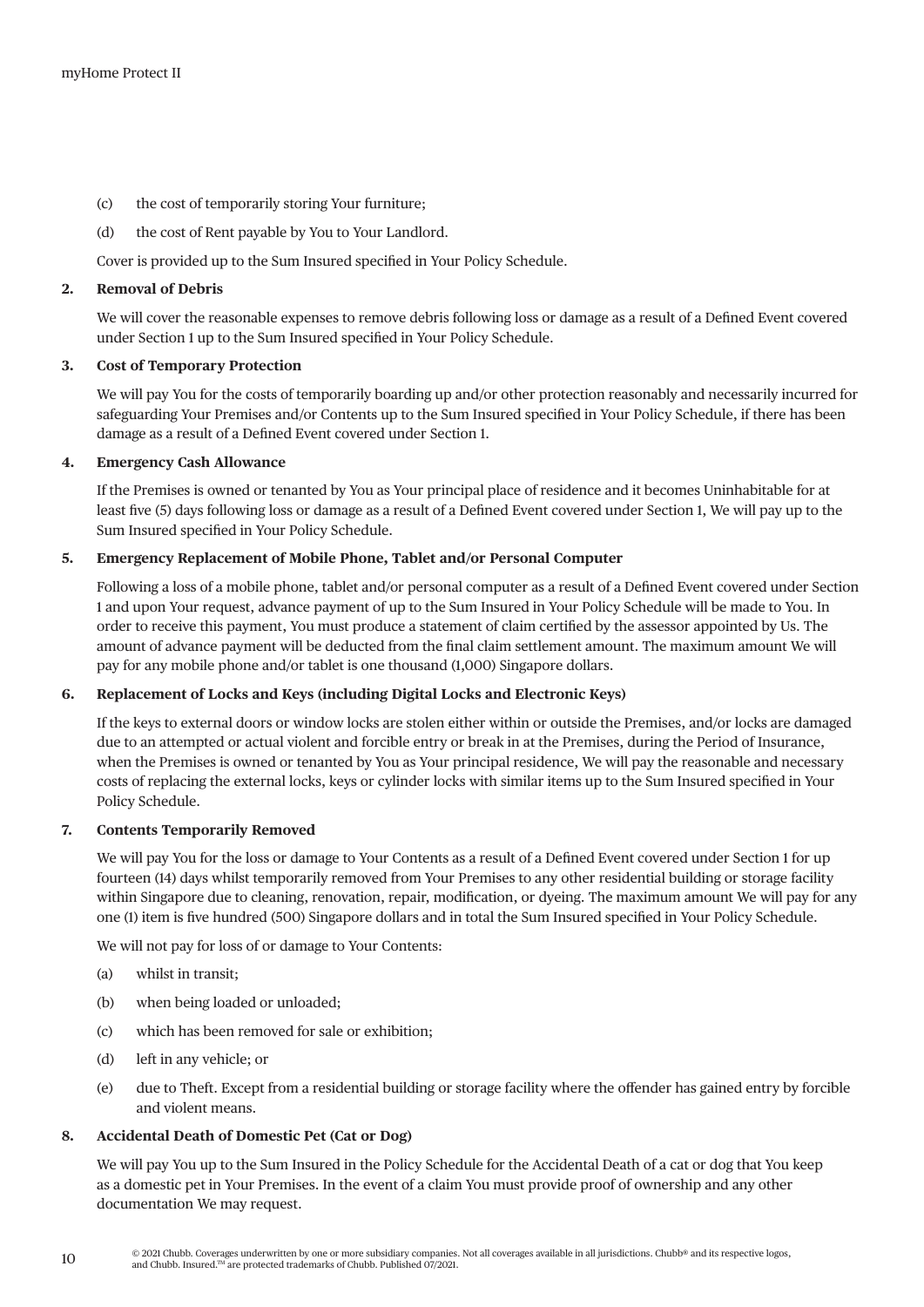We will not pay for death of the domestic pet due to:

- (a) anything other than an Accident;
- (b) the order of any government or public authority;
- (c) an intentional act of You, anyone living with You or anyone acting on Your direction.

#### **9. Loss of Money**

In the event of Theft of Your Money with visible evidence of actual violent and forcible entry to Your Premises, during the Period of Insurance, when the Premises is owned or tenanted by You as Your principal residence, We will pay for Loss of Money up to the Sum Insured specified in Your Policy Schedule.

We will not pay for:

- (a) losses which are not reported to the police; or
- (b) Money losses other than in circumstances involving actual violent and forcible entry to Your Premises; or
- (c) Money belonging to Your employer, any member of Your Household's employer or relating to any business or commercial venture.

### **10. Accidental Breakage of Mirrors and Glass**

We will pay for the Accidental breakage of Your fixed mirrors, fixed glass and glass when forming part of an item of furniture including fixed and unfixed glass table tops. We will only pay up to the Sum Insured specified in Your Policy Schedule.

We will not pay for:

- (a) glassware, crystal, ornaments, vases, lamps, crockery or china;
- (b) a picture tube or screen in a television or electronic visual display unit;
- (c) a ceramic or glass cooking top;
- (d) glass in a picture frame, hand-held mirror, painting, radio set or clock;
- (e) any item of travertine whether fixed or unfixed, tiles, bench tops, spas or hot tubs;
- (f ) glass in any glasshouse, conservatory or greenhouse;
- (g) mobile phone;
- (h) any items which were wholly or partly in a defective condition at the time of the breakage; or
- (i) any porcelain, marble, granite or fibre glass whilst in a fixed shower base, basin, sink, bath, lavatory pan or cistern.

# **11. Deterioration of Frozen Food**

We will pay for the cost of replacing deteriorated frozen food at Your Premises, provided that the deterioration resulted from a mechanical breakdown of the freezer and Your refrigerating unit is not more than five (5) years old. We will only pay up to the Sum Insured stated in Your Policy Schedule.

We will not pay for loss or damage caused:

- (a) by a deliberate act of You or any member of Your Household.
- (b) by a deliberate act of any electricity authority/supplier or by the exercise of such authority/supplier of its power to withhold or restrict supply.
- (c) while Your Premises remains Unoccupied for more than sixty (60) consecutive days.
- (d) consequential loss of any kind.

#### **12. Automatic Reinstatement of Sum Insured**

When We pay a claim under Your Policy for partial loss or damage to the Contents and Renovations, the Sum Insured will be reduced by the loss amount for each and every claim and shall not exceed the maximum Sum Insured as stated in Your Policy Schedule.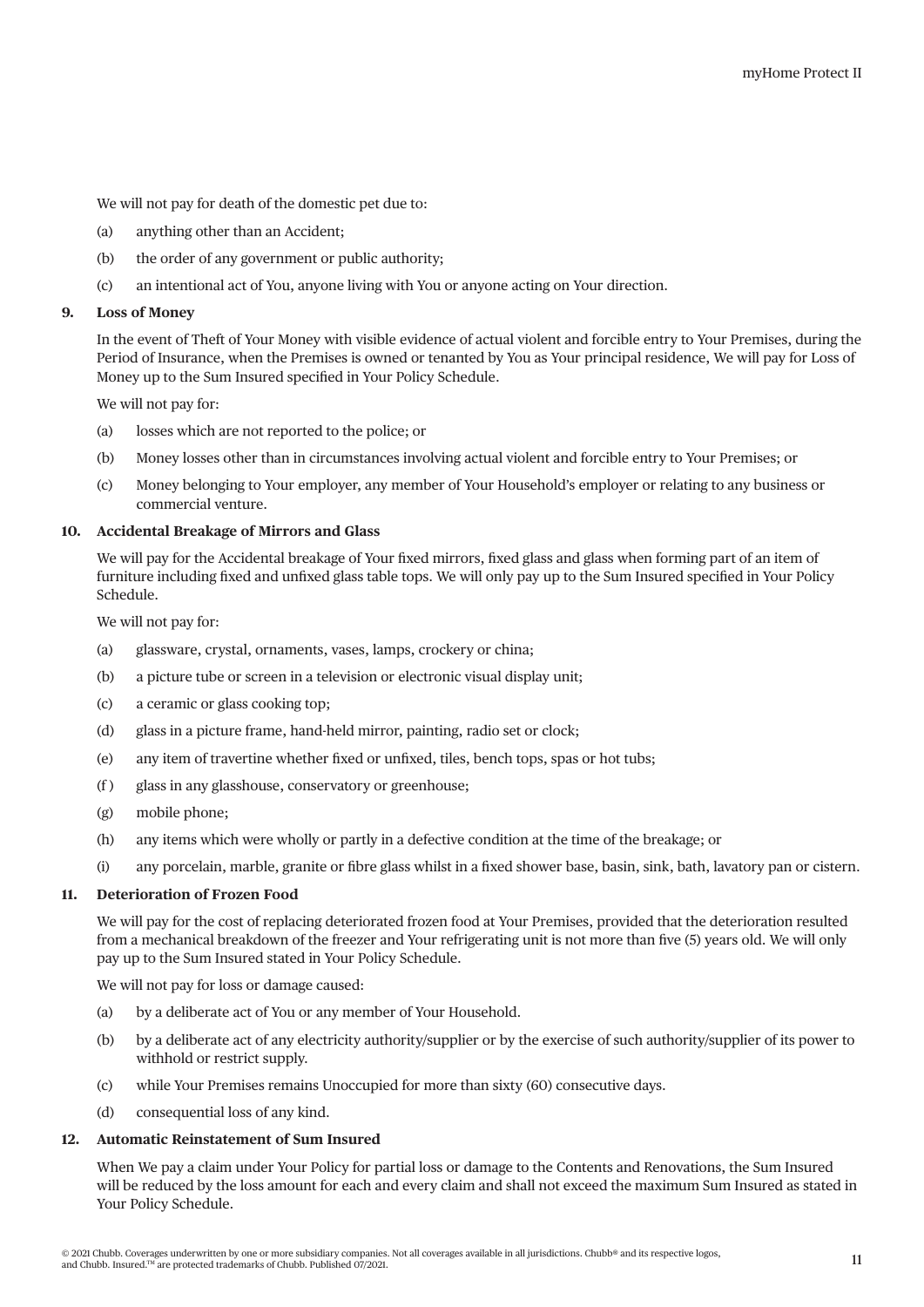We may at Our option reinstate the Sum Insured from the date of loss. However, We reserve the right to charge an additional premium which will be pro-rated from the date of the loss to the expiry date.

#### **13. Conservancy Charges**

In the event that Your Premises becomes and remains Uninhabitable due to damage caused by a Defined Event covered under Section 1, We will indemnify You for the monthly service and conservancy charges payable towards the maintenance and upkeep for the Premises, so long as Your Premises is Uninhabitable, subject to the following limits:

- (a) the charges are incurred during the Policy period;
- (b) the maximum period for which the charges are payable hereunder shall not exceed three (3) months; and
- (c) the total amount payable hereunder shall not exceed the Sum Insured specified for the charges in the Policy Schedule.

### **How we settle any valid claim**

We will pay the cost of repairing each item that is partially damaged, or replacing in the event of a Total Loss, provided that the repairs or replacement are done within a reasonable time. If the Sum Insured on Contents and Renovations do not represent their full value as new at the time of the loss or damage, payment will only be made after deduction for any wear and tear or depreciation.

If a damaged item was not repaired when it could have been, We will pay the difference between the estimated cost of the repair and the reduced value of the item as a result of the loss or damage.

If a replacement was not carried out in the event of a Total Loss or cannot be satisfactorily repaired, We will pay the value of the item at the time of the loss or damage.

We will not pay for any costs relating to undamaged or remaining items which formed part of a set, suite, group or collection of articles of a similar nature, colour, pattern or design.

For insured items that come in a pair or set, We will only pay the value of any particular part or parts which are lost or damaged, without reference to any special value which the pair or set of items may have and only up to the Sum Insured stated in Your Policy Schedule.

# **Section 2: Legal Liability**

#### **Benefit**

# **2.1 Personal Legal Liability for the Whole Household**

- (a) Chubb agrees to indemnify You against all sums but up to a Sum Insured stated in Your Policy Schedule which You or any member of Your Household has become legally liable to pay as Compensation in respect of:
	- (i) Accidental Death or Accidental Injury to third parties occurring anywhere in the world subject to the Sanctions clause 8.24 during a Policy Year.
	- (ii) Accidental damage to property belonging to third parties occurring anywhere in the world subject to the Sanctions clause 8.24 during a Policy Year.
- (b) We will also pay the costs and expenses of:
	- (i) litigation recovered by a third party from You or any member of the Household; and
	- (ii) legal defence incurred by You or any member of the Household

provided always that You must obtain Our written consent for each of (a) and (b) above.

(c) Limit of Liability

Within the Policy Year, the maximum amount We will pay arising from any one (1) occurrence or series of occurrences attributable to one (1) source or cause, regardless of the number of claimants or number of members of the Household involved is the Sum Insured stated in Your Policy Schedule.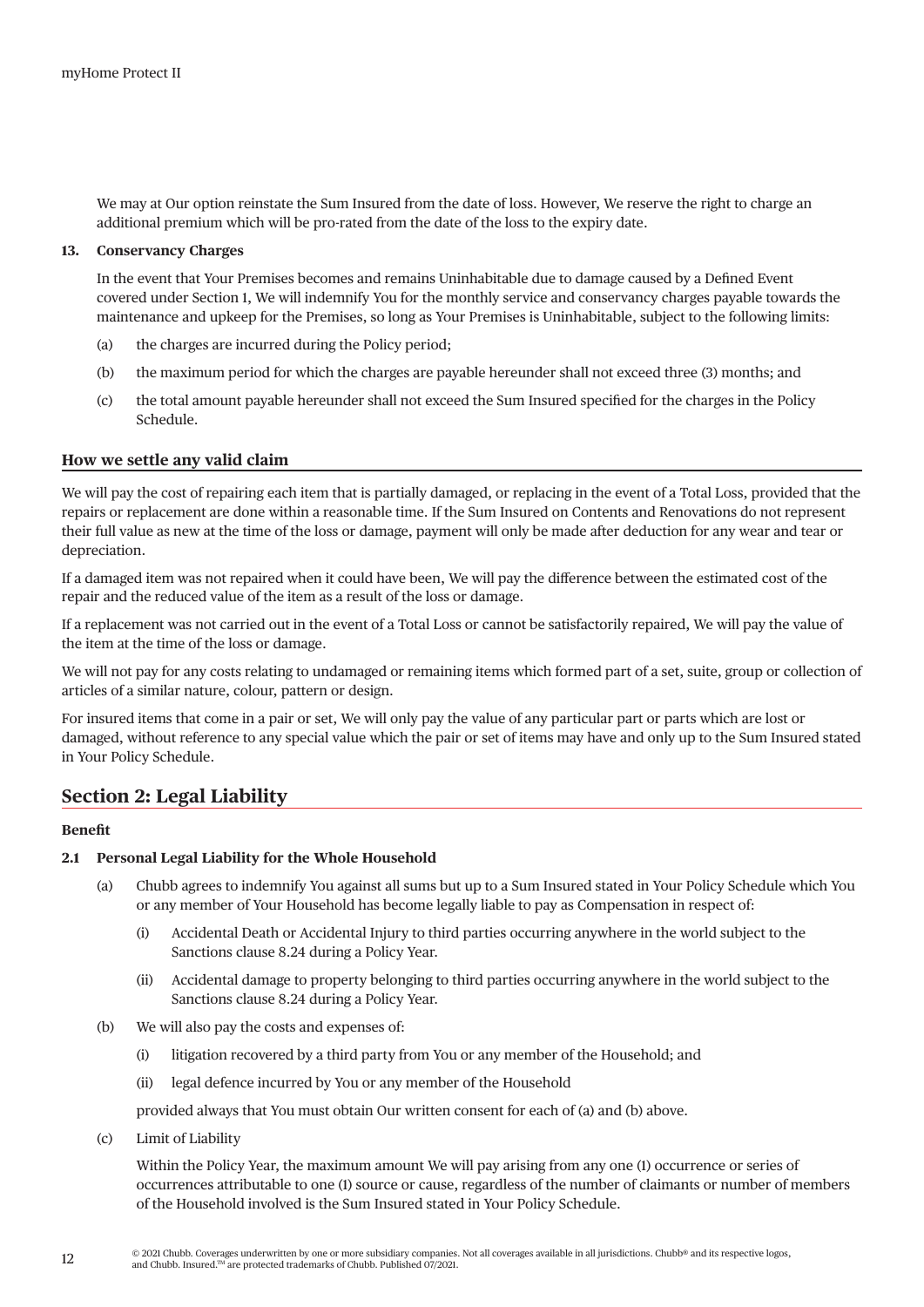### **2.2 Personal Legal Liability as Tenant**

- (a) Chubb agrees to indemnify You against all sums but up to a Sum Insured stated in Your Policy Schedule which You become legally liable to pay as Compensation as a Tenant of Your Premises in respect of:
	- (i) the Premises.
	- (ii) any item while contained in the Premises which belongs to the Landlord and is in Your responsibility during the Policy Year.
- (b) We will also pay the costs and expenses of:
	- (i) litigation recovered by a third party from You or any member of Your Household; and
	- (ii) legal defence incurred by You or any member of Your Household

provided always that You must obtain Our written consent for each of (a) and (b) above.

(c) Limit of Liability

Within the Policy Year the maximum amount We will pay arising from any one (1) occurrence or series of occurrences attributable to one (1) source or cause, regardless of the number of claimants or number of members of the Household involved is the Sum Insured stated in Your Policy Schedule.

We will not pay for the first one hundred (100) Singapore dollars of each and every claim.

# **Conduct of Defence of Claim**

Chubb has the right to negotiate, defend or settle in Your name and on Your behalf any claim brought against You and will have full discretion in the conduct of any proceedings or in the settlement of any claim.

#### **Exclusions applicable to this Section**

We will not pay for:

- 1. liability in respect of loss or damage to property belonging to or in the charge of You or any member of Your Household (with the exception of the cover provided under Section 2.2 – Personal Legal Liability as Tenant).
- 2. liability for death, injury, illness or disease or loss of or damage to property:
	- (a) arising from any deliberate or malicious act.
	- (b) arising from the ownership, possession or use of lifts, Motor Vehicles and any trailers or caravans attached, aircrafts, marine crafts or firearms.
	- (c) arising out of Your or Your Household's own employment, business or profession.
	- (d) suffered by anyone under a contract of service or employed with You or member of Your Household.
	- (e) arising from a contract or agreement which would not have arisen in the absence of such contract or agreement.
	- (f) arising from the use of any horse for the purpose of racing or polo.
	- (g) arising solely from Your ownership of the Premises.
	- (h) arising from the ownership or possession of any land or Building by You or member of Your Household.
- 3. fines, penalties, exemplary or punitive damages.
- 4. any claim or loss arising out of any activities and/or business conducted via the internet, intranet, extranet and/or any website, internet site, web address owned by You or Your Household and/or via the transmission of documents or electronic mail by electronic means.
- 5. claims and losses that in any way involve asbestos, including any actual or alleged injury or damage involving the use, presence, detection, removal, or avoidance of asbestos or exposure or potential exposure to asbestos.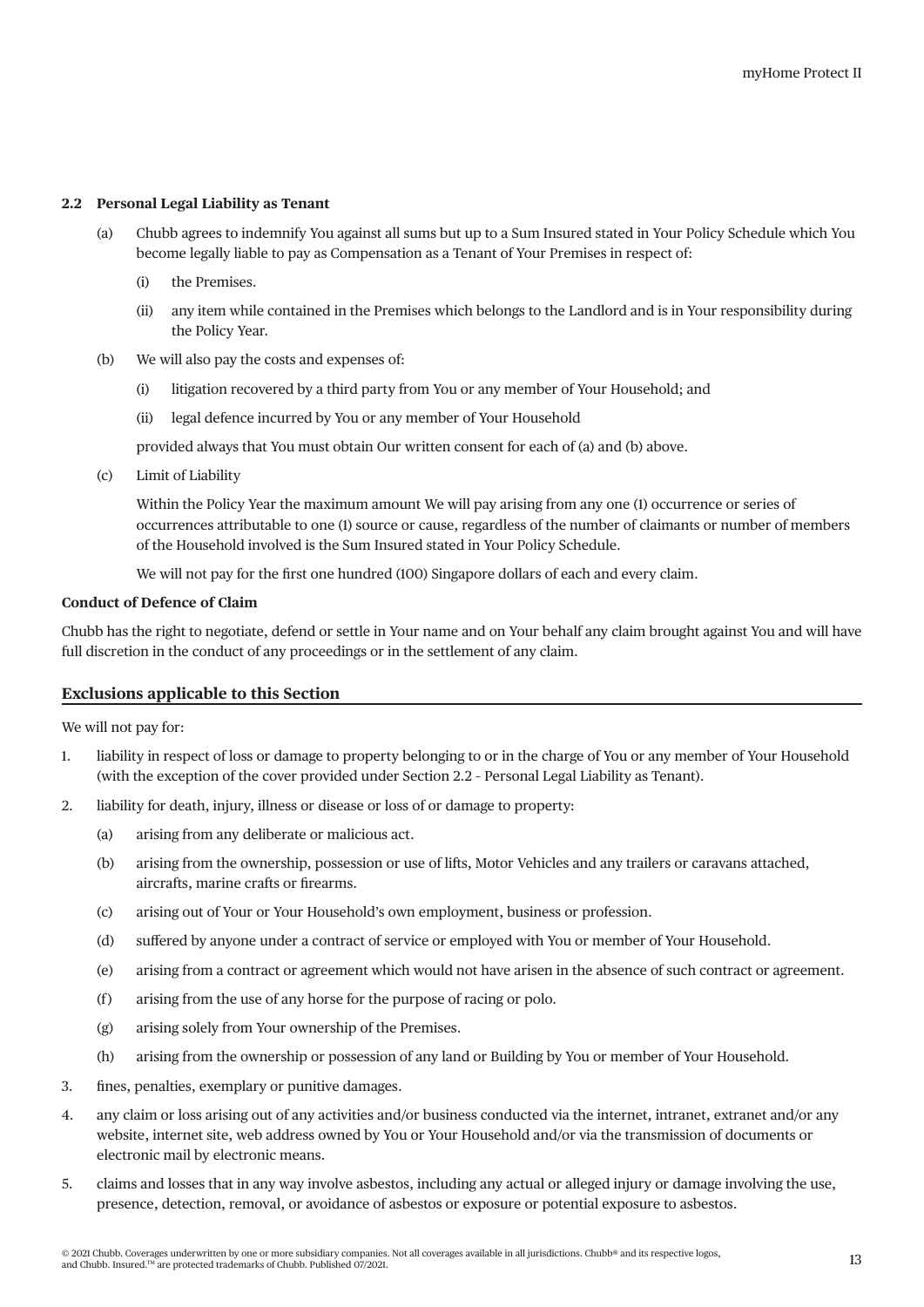# **Section 3: Family Accidental Death Protection**

## **Benefit**

In the event that You, Your Partner or Your Child dies as a result of Accidental Injury from an event occurring anywhere in the world subject to Sanctions clause 8.24, We will pay You or Your estate all benefits which are payable under this Policy, provided always that the Accidental Death occurs within three hundred and sixty-five (365) days of the Accidental Injury.

# **Exclusions applicable to this Section**

We will not pay any claims arising directly or indirectly out of:

- (a) deliberate self-inflicted injury, suicide or, criminal or illegal act;
- (b) You being under the influence of intoxicating liquor, including having a blood alcohol content over the prescribed legal limit whilst driving, or being under the influence of any other drug unless it was prescribed by a doctor and taken in accordance with the doctor's advice;
- (c) illness, disease, bacterial or viral infection, even if contracted by Accident, other than bacterial infection that is the direct result of an Accidental cut or wound or Accidental food poisoning;
- (d) any condition which is, results from or is a complication of infection with a venereal disease;
- (e) any condition which is, results from or is a complication of congenital conditions or deformities;
- (f ) any condition which is, results from or is a complication of geriatric or psycho-geriatric or psychiatric condition, stress, anxiety and depression;
- (g) any condition which is, results from or is a complication of pregnancy, childbirth, miscarriage or abortion;
- (h) Pre-Existing Medical Conditions;
- (i) any consequences of, or You taking part in, any war (whether declared or not), invasion, civil war, riot or civil commotion;
- (j) You engaging in any motor sports as a rider, driver and/or a passenger; or air travel except as a fare-paying passenger in a fully licensed passenger carrying aircraft;
- (k) any trade, technical or sporting activity or as crew, all in connection with an aircraft;
- (l) any kind of race (other than on foot or swimming) or trial of speed or reliability;
- (m) You engaging in any professional sport meaning Your livelihood is substantially dependent on income received as a result of You playing sport; or
- (n) the deceased being over 70 years of age.

# **Section 4: 24-hour Emergency Home Assist**

#### **Chubb 24-hour Home Assistance Services (+65 6836 2922)**

The services provided under Parts (a) to  $(f)$  of this Section are by way of referral and arrangement only, and all expenses actually incurred are to be borne by You. We may, at our option, change the scope of services provided under Parts (a) to (f ) of this Section and/or the provider of such services by giving You at least one (1) month's prior notice in writing to Your correspondence address or email address on file.

#### **(a) Emergency Nurse Assistance**

In the event of an emergency and when requested by You, Chubb 24-hour Home Assist will assist You by arranging for a registered nurse to be at the Premises.

#### **(b) Locksmith Referral**

In the event that You are locked out of Your Premises, Chubb 24-hour Home Assist will provide You with referral information regarding locksmiths and if possible, their costs. Chubb 24-hour Home Assist will also assist You in arranging for a house call, if necessary.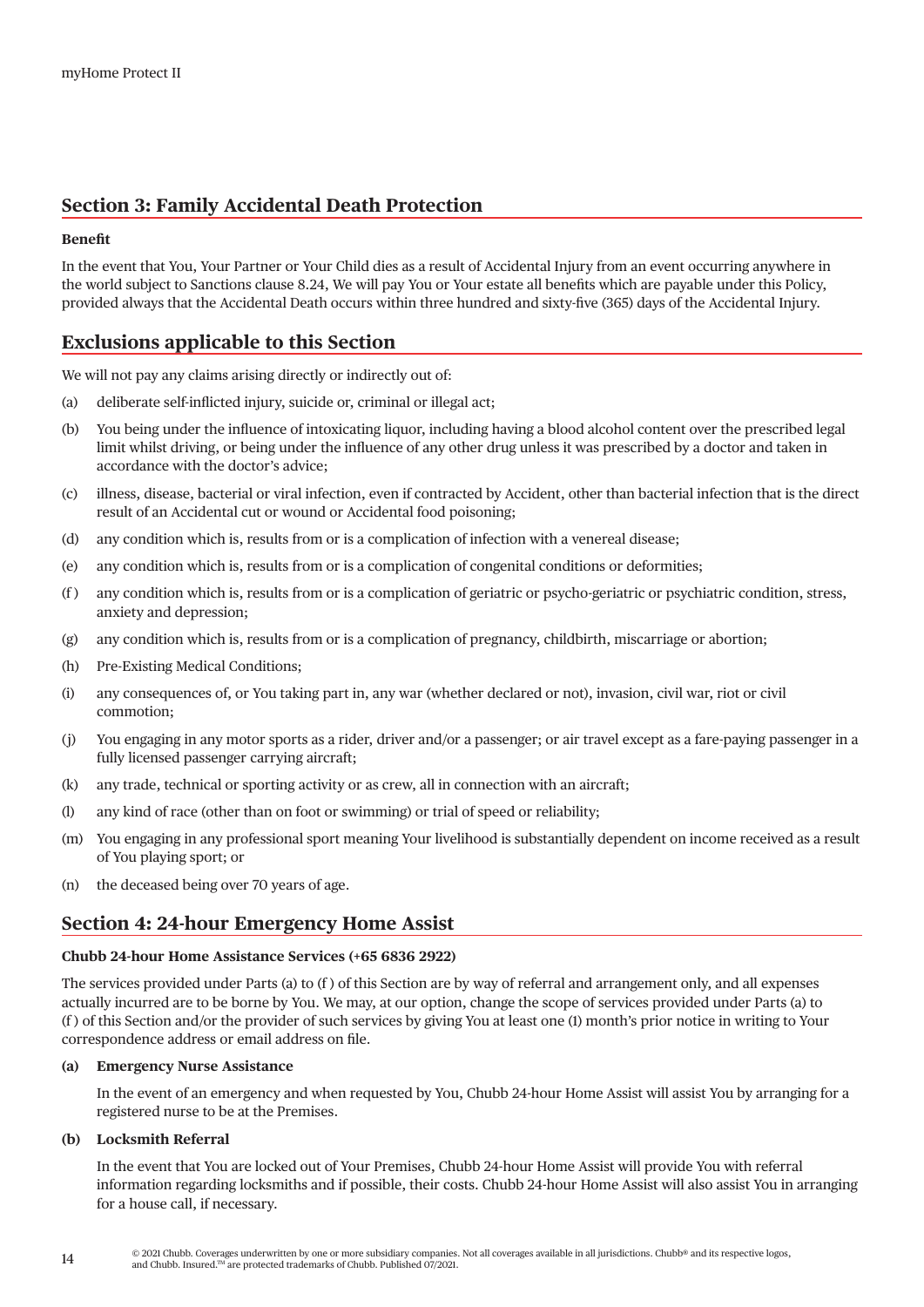# **(c) Plumber Referral**

In the event that the plumbing at Your Premises is clogged or a leak has sprung, Chubb 24-hour Home Assist will provide You with referral information regarding plumbers as well as their costs. Chubb 24-hour Home Assist will also assist You in arranging for a house call, if necessary.

# **(d) Air Conditioner Engineer Referral**

In the event that You require repair in relation to air conditioners, Chubb 24-hour Home Assist will provide You with referral information regarding air conditioner engineers and if possible, their costs. Chubb 24-hour Home Assist will assist You in arranging for a house call, if necessary.

#### **(e) Pest Control Referral**

In the event that You require assistance with pest control, Chubb 24-hour Home Assist will provide You with referral information regarding pest control, pest prevention, soil treatment and/or mosquito control services. Chubb 24-hour Home Assist will assist You in arranging for a house call, if necessary.

### **(f) General Repair Assistance**

In the event that You require information to the nearest available repair services, Chubb 24-hour Home Assist will provide You with such information where possible.

# **Section 5: No Claim Bonus**

At the end of every twelve (12) consecutive months, a No Claim Bonus of ten percent (10%) of the preceding twelve (12) months' premium will be refunded (without interest and excluding GST) to You if:

- (a) no claim for an event that occurred in the preceding twelve (12) months has been paid under Your Policy in the preceding twelve (12) months; and
- (b) no claim for an event that occurred in the preceding twelve (12) months has been submitted under Your Policy and is pending adjustment.

A claim is considered to have been made in the preceding twelve (12) months if any event falls within this period, regardless of the date of submission of the claim.

You must pay back to Us the No Claim Bonus:

- (a) should a claim for the preceding twelve (12) months be reported after We paid the refund; or
- (b) if the Nominated Account is in arrears with regards to payment of premium for the preceding twelve (12) months or any month thereof.

# **Section 6: Optional Add-On (with payment of additional premium)**

# **Benefit**

# **6.1 Worldwide Coverage for Personal Belongings**

- (a) We will pay up to the amount specified in Your Policy Schedule, for Accidental damage to or loss of the Personal Effects worldwide. We will not pay for the first one hundred (100) Singapore dollars for each and every claim made on the Policy.
- (b) How We settle any valid claim

We will, at Our option, where it is determined by Us that the claim is payable under this section:

- (i) repair or replace the damaged Personal Effects or pay You the reasonable cost of repair or replacement thereof; or
- (ii) pay You up to the Personal Effects Sum Insured, taking into account the relevant limits that apply.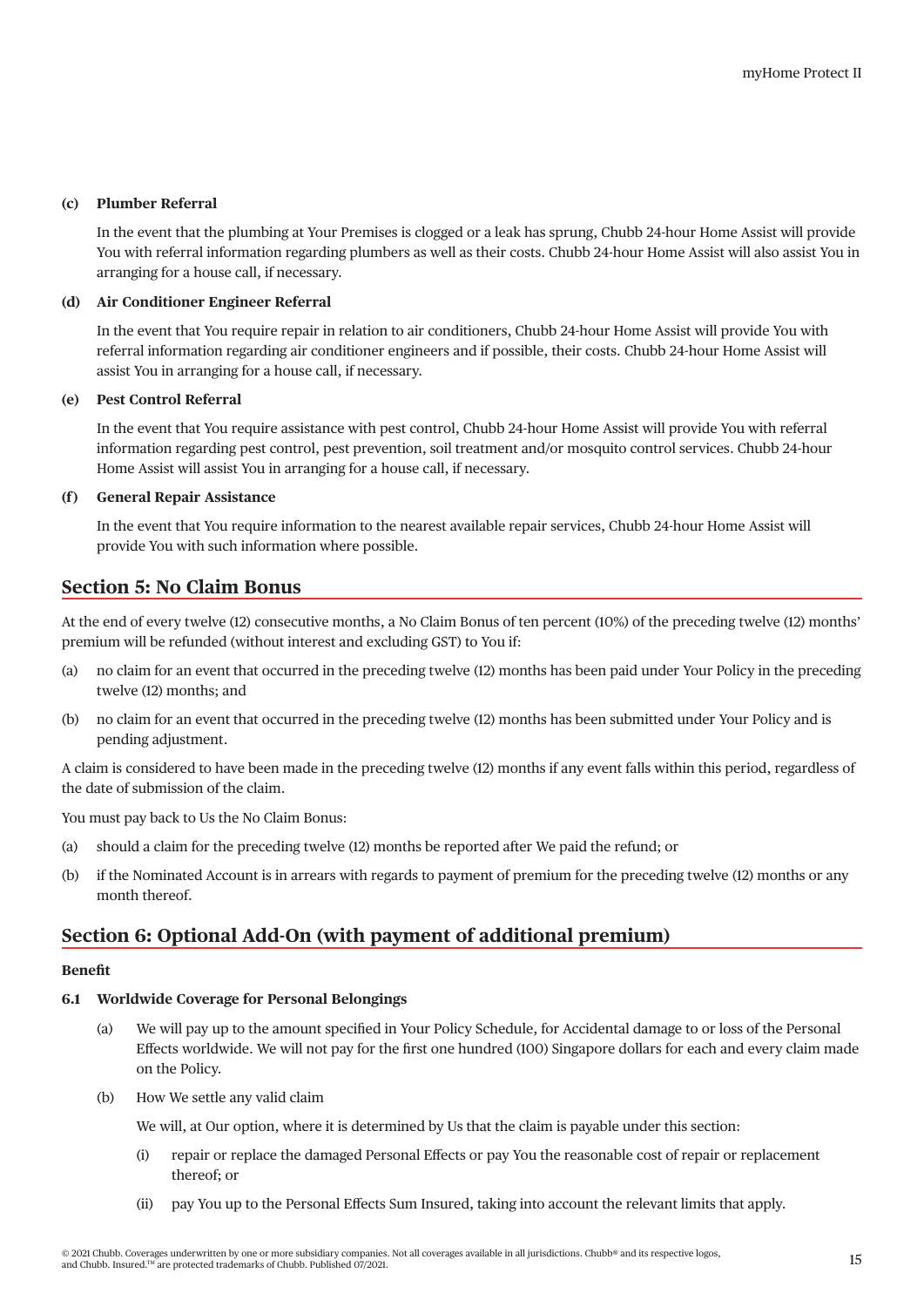(c) Pairs, Sets and Parts

If loss or damage occurs to an item, which is part of a pair, set, system, collection or larger unit, We will only pay the value of the item as a proportion of the combined pair, set, system, collection or larger unit. We will not pay any allowance for any special value that the item may have in forming part of a pair, set, system, collection or larger unit or for any reduction in the value of the remaining part or parts.

You will need to bear any applicable Excess.

(d) Exclusions applicable to Benefit 6.1

We will not pay for loss or damage as a result of:

- (i) wear and tear depreciation, the process of cleaning, dyeing, repairing or restoring any article, the action of light or atmospheric conditions, moth, insects, vermin or any other gradually operating cause;
- (ii) electrical or mechanical breakdown;
- (iii) consequential loss or damage of any kind whatsoever;
- (iv) Personal Effects being carried or worn as part of business or professional use;
- (v) mysterious disappearance; or
- (vi) You not taking all reasonable efforts or Your carelessness, negligence or recklessness in safeguarding Your Personal Effects.

# **6.2 Additional Sports Equipment Coverage**

We will pay up to the amount specified in Your Policy Schedule for damage to or loss of Sports Equipment, whilst stored in Your Premises at the time of damage or loss and as a result of the Defined Events listed in the Contents section of this Policy. Please note this benefit cover is not applicable for Sports Equipment whilst in use.

# **Section 7: General Exclusions**

These General Exclusions apply to the whole of Your Policy unless otherwise stated. Your Policy does not cover:

- **7.1** loss or damage to Your property which is caused by, arising from or in any way connected with:
	- (a) wear and tear, rust, corrosion, gradual deterioration and depreciation,
	- (b) mechanical, electrical or electronic breakdown including when caused by any power supply irregularity including power surge except when caused by a Defined Event,
	- (c) mildew and atmospheric or climatic conditions other than by rain, sleet and hail,
	- (d) domestic animals,
	- (e) vermin, insects or by the pecking, clawing, chewing, eating or nesting by birds and other wildlife,
	- (f ) any process of cleaning, repairing, restoring or retouching of any item,
	- (g) any process involving the application of heat or the use of chemicals,
	- (h) Tenants, roomers, boarders or paying guests and their visitors arising from or due to larceny, Theft, Malicious Damage or Vandalism or deliberate or intentional acts,
	- (i) settlement, shrinkage, vibration or expansion in buildings, foundations, walls or pavements,
	- (j) faulty workmanship, inherent defect, errors or omissions in design, structural defects and faulty design,
	- (k) water seeping or otherwise percolating through a wall, floor or roof,
	- (l) the roots of trees, shrubs, plants and grass,
	- (m) erosion, or
	- (n) mould, fungi, fungus, wet or dry rot or bacteria.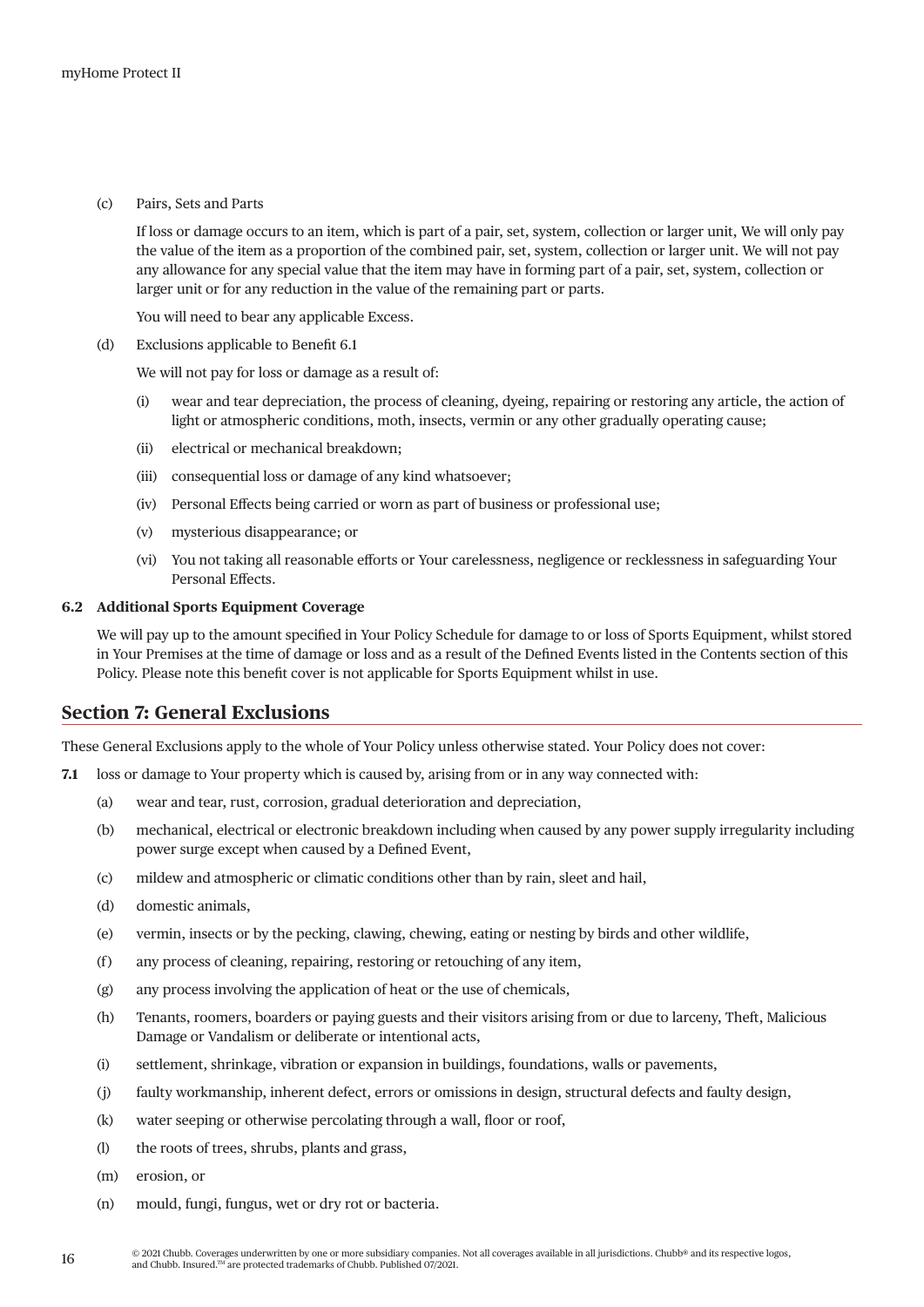- **7.2** consequential loss of any kind.
- **7.3** loss or damage or liability arising from the consequences of war, undeclared war, rebellion, civil war, insurrection, revolution, invasion, war-like acts of military forces or personnel, or the destruction or seizure of property for military purposes.
- **7.4** loss or damage or liability caused by the confiscation, destruction or seizure of property by any government or public authority or other authority except when in connection with any riot or civil commotion.
- **7.5** loss or damage or liability caused by or arising from nuclear or radioactive contamination.
- **7.6** loss or damage or liability caused by or in connection with contamination and pollution and the removal of any resultant pollutants and contaminants.
- **7.7** loss or damage or liability arising out of the failure or inability of any item, equipment, computer or computer software including but not limited to firmware, data and embedded chips to recognise, interpret or process any date correctly.
- **7.8** loss or damage to Your property when Your Building is undergoing any process of construction, demolition, alteration or repair.
- **7.9** loss or damage or liability resulting from or in connection with any error in computer programming or instructions to the computer.
- **7.10** loss or damage or liability when intentionally caused by You or a person acting with Your consent, including losses resulting from the taking or other misappropriation of the Contents or Valuables.
- **7.11** loss or damage to property when sent by courier or by post.
- **7.12** asbestos or asbestos products or any materials containing asbestos in whatever form or quantity.
- **7.13** loss or damage or liability caused by or in connection with Your failure to use all reasonable means to protect and maintain the Premises before, at, or after the time of any loss or damage.
- **7.14** loss, damage, cost or expense of any nature directly or indirectly caused by, resulting from, or in connection with:
	- (a) any act of Terrorism; or
	- (b) any action taken in controlling, preventing, suppressing, retaliating against or in any way responding to or relating to an act of Terrorism regardless of any other contributing cause or event.

# **Section 8: General Conditions**

#### **8.1 Alteration to Risk**

Any alteration to the risk after commencement of the Policy must be notified by You to Chubb in writing immediately after such change in risk comes to Your notice. Alterations that You must notify Chubb of include:

- (a) alteration of Your Premises;
- (b) the Premises being left Unoccupied for a period of more than sixty (60) consecutive days;
- (c) Your interest in any Premises ceasing;
- (d) where the nature of the occupation of or other circumstances affecting the Premises are changed in such a way to increase any risk insured under this Policy; or
- (e) You being placed into bankruptcy, receivership, administration or liquidation.

If Chubb accepts the altered risk, You must pay Chubb any additional premium it requires.

#### **8.2 Applicable Law**

- (a) Notwithstanding anything contained herein to the contrary, it is agreed that the indemnity provided by this Policy shall not apply in respect of judgments which are not in the first instance delivered by or obtained from a court of competent jurisdiction within Singapore.
- (b) This Policy shall be governed by and interpreted in accordance with Singapore law.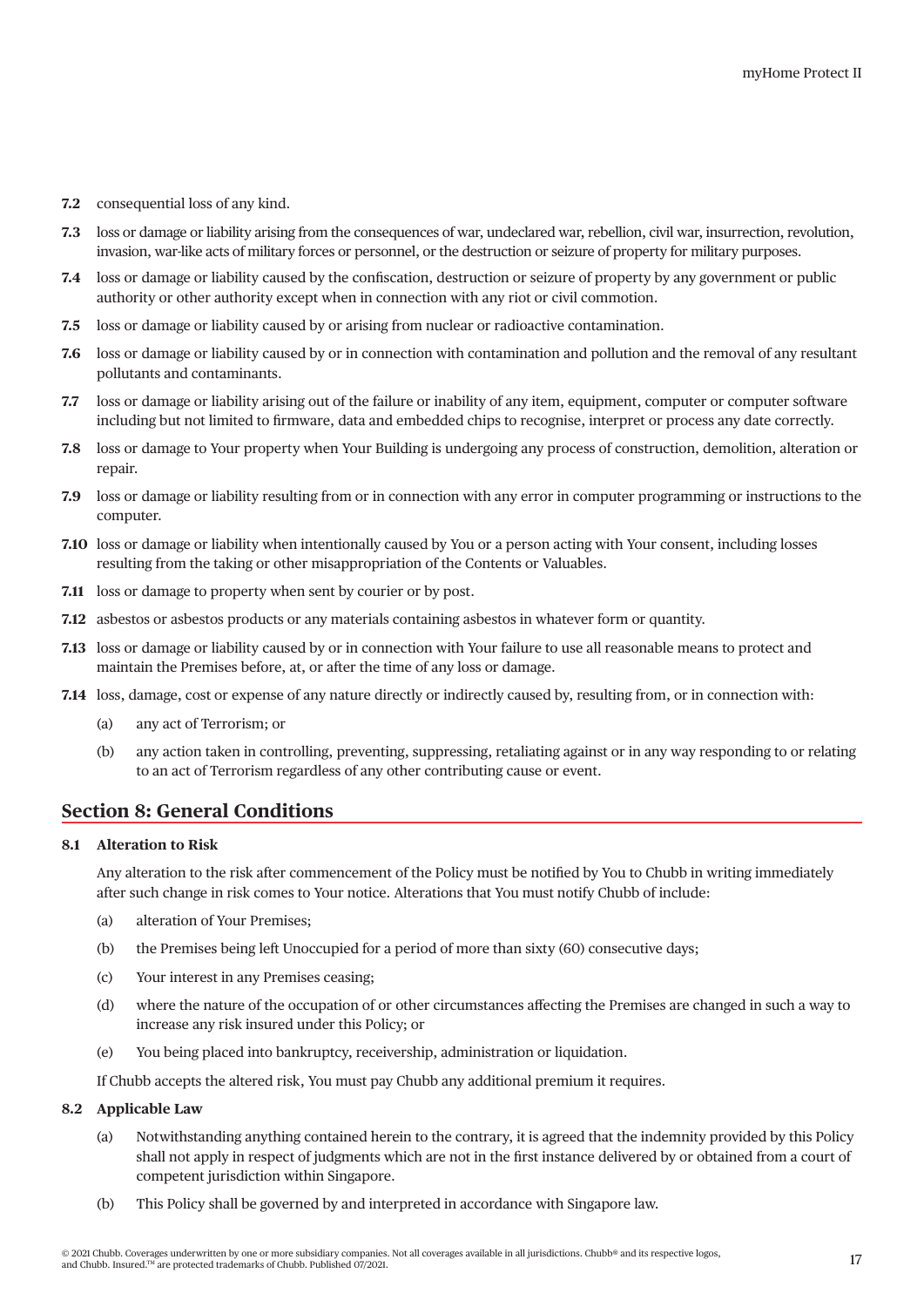### **8.3 Disputes**

Any disputes You have with Us arising out of or in connection with the coverage available under this Policy shall be referred to the Financial Industry Disputes Resolution Centre Ltd (FIDREC) for adjudication. Any determination by FIDREC in respect of any dispute shall be final and binding on You and Us.

If any dispute or disagreement cannot be referred to or resolved by FIDREC, the dispute or disagreement must be referred to and finally resolved by arbitration under the Arbitration Act (Cap. 10) and any statutory modification or re-enactment thereof then in force, and administered by the Singapore International Arbitration Centre ("SIAC") in accordance with the Arbitration Rules of the SIAC for the time being in force, which rules are deemed to be incorporated by reference in this clause. The seat of the arbitration shall be Singapore, the Tribunal shall consist of one arbitrator, and the language of the arbitration shall be English. In no case shall You seek to recover on Your Policy before the expiration of sixty (60) days after written proof of claim has been submitted to Us in accordance with the provisions of Your Policy.

### **8.4 Assignment**

You must not assign this Policy or any of Your rights under this Policy, without the prior written consent of Chubb.

## **8.5 Cancellation**

### 8.5.1 When you can cancel

You may cancel this Policy by giving Us notice at Our email address: dbscs.sg@chubb.com or by calling Us at +65 6398 8797 (Mondays to Fridays, 9:00am to 5:00pm, excluding Public Holidays).

- (a) If Your Policy is a monthly Policy, You may cancel this Policy at any time during the Period of Insurance. No refund of any premium will be given.
- (b) If Your Policy is an annual Policy, You may cancel this Policy at any time during the Period of Insurance by giving Us at least thirty (30) days' prior notice. We will give You a pro-rata refund of the premium for the remaining portion of any period for which You have already paid. However, We will not refund any premium if a claim has been made under Your Policy.
- (c) If Your Policy is a Three-Year Term Policy, You may cancel this Policy at any time during the Period of Insurance by giving Us at least thirty (30) days' prior notice. We will give You a pro-rata refund of the premium for the remaining portion of any period for which You have already paid. However, We will not refund any premium if a claim has been made under Your Policy.

#### 8.5.2 When We can cancel

- (a) If Your Policy is a monthly Policy, We may cancel Your Policy by giving You at least thirty (30) days' prior notice to the Renewal Date in writing to Your email address or correspondence address. No refund of any premium will be given.
- (b) If Your Policy is an annual Policy, We may cancel Your Policy during any Period of Insurance by giving You at least thirty (30) days' prior notice in writing to Your email address or correspondence address. We will give You a prorata refund of the premium for the remaining portion of any period for which You have already paid. However, We will not refund any premium if a claim has been made under Your Policy.
- (c) If Your Policy is a Three-Year Term Policy, We may cancel Your Policy during any Period of Insurance by giving You at least thirty (30) days' prior notice in writing to Your email address or correspondence address. We will give You a pro-rata refund of the premium for the remaining portion of any period for which You have already paid. However, We will not refund any premium if a claim has been made under Your Policy.

#### **8.6 Conditions Precedent To Our Liability**

Our liability for any benefit under this Policy is conditional upon:

- (a) the truth of the statements and information as provided to Chubb by You; and
- (b) the due observance and fulfillment of the terms and conditions of this Policy insofar as they relate to anything to be done or complied with by You.

#### **8.7 Changes in Policy**

No change in this Policy will be valid unless agreed to in writing by Chubb. The requirements of any section of the Policy may not be deemed to be waived unless Chubb agrees to waive them in writing.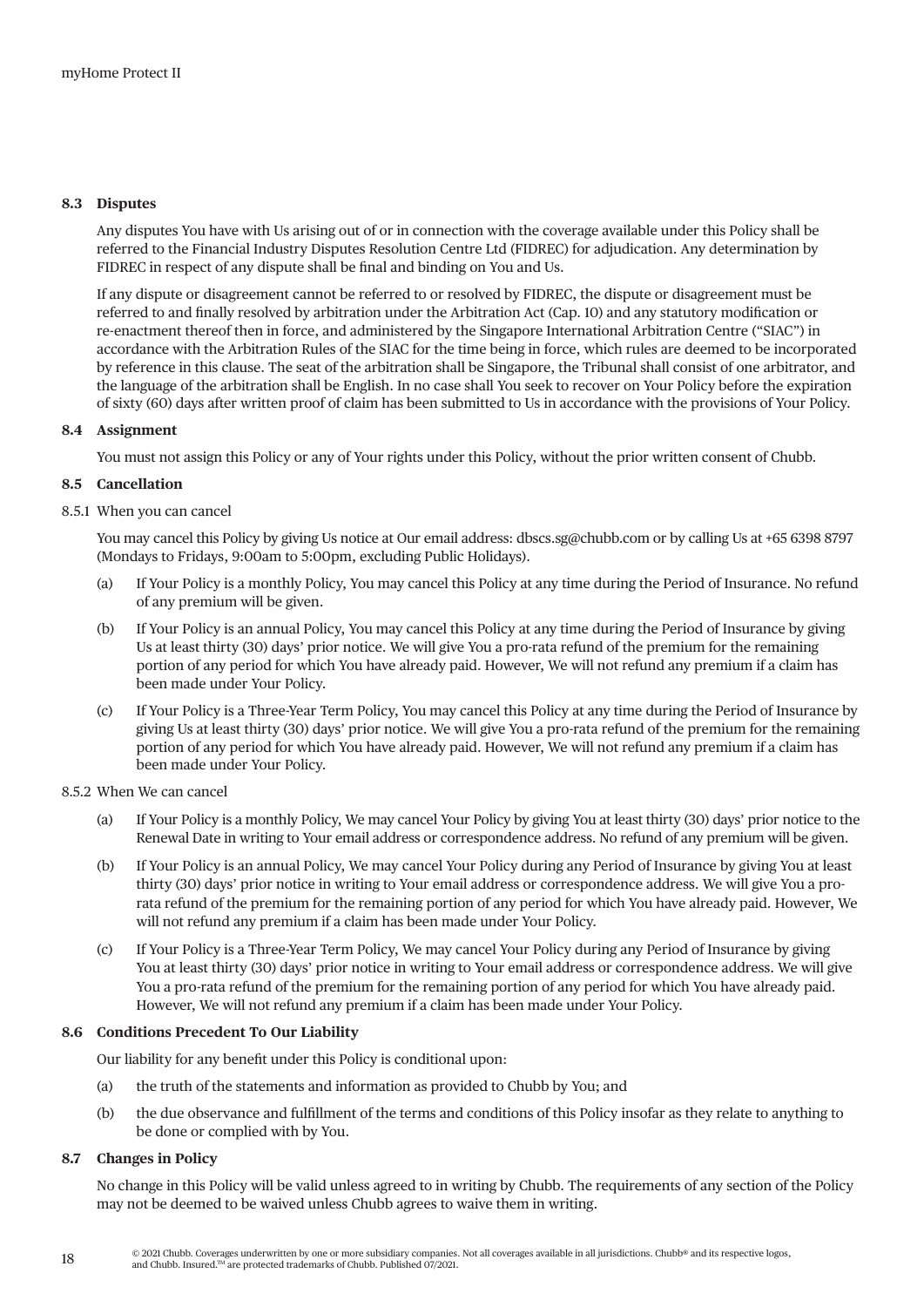Any changes, amendments or variations to Your Policy, and any changes to the applicable premium will be notified by Us to You at least thirty (30) days in advance of them taking effect.

If You are not agreeable to the changes, amendments or variations proposed to Your Policy, You may exercise Your right to cancel the Policy in accordance with Clause 8.5.

#### **8.8 Your Duties to Us**

8.8.1 Duty of Disclosure

You must fully and faithfully disclose all facts which You know or should know. Otherwise, this Policy may be void.

- 8.8.2 Consequences of Breach of Duty, Fraud or Misrepresentation We may refuse to pay a claim either in whole or in part, if You:
	- (a) breach the duty of disclosure;
	- (b) make a misrepresentation to Us before or at the time Your Policy was entered into;
	- (c) breach a provision of Your Policy;
	- (d) make a fraudulent claim under any policy of insurance; or
	- (e) engage in any act or omission which under Your Policy You are required to notify Us of, but You failed to do so.

#### **8.9 Excess**

You must pay the applicable Excess shown in the Policy Schedule or in this Policy in respect of each claim You make. The Excess is payable by You at such time required by Chubb.

#### **8.10 Fraudulent Claims**

If any claim under Your Policy is in any respect:

- (a) fraudulently exaggerated; or
- (b) supported by a fraudulent statement and/or document; or
- (c) linked to any fraudulent activity or suspected fraudulent activity,

We shall not pay in respect of such claim and shall be entitled to terminate Your Policy with effect from the claim notification/submission date.

### **8.11 Inspection and Salvage**

If You make a claim, Chubb may inspect the property or item.

While Chubb has no obligation to take possession of any damaged property or item, Chubb reserves the right to do so.

Chubb is entitled to obtain and retain any property or items that are salvaged or recovered after it pays a claim by replacing or paying to replace such property or items. Chubb may sell the property or items and keep the proceeds.

#### **8.12 Interpretation**

This Policy and the Policy Schedule with attaching sections and any amendments or endorsements shall be read together as one contract and any word or expression to which a specific meaning has been attached in any part of this Policy or the Policy Schedule shall bear such specific meaning wherever it may appear.

#### **8.13 Modification**

We reserve the right to modify the terms and conditions of Your Policy within the Period of Insurance by giving You prior notice of at least thirty (30) days, and such modification shall be applicable from the effective date as stated in Our written notice to Your email address or correspondence address on file.

No modification of Your Policy shall be valid unless approved in writing by Our authorised representative, and such approval shall be evidenced by way of an endorsement to Your Policy issued by Us. No broker or agent has the authority to modify or to waive any of the terms and conditions of Your Policy.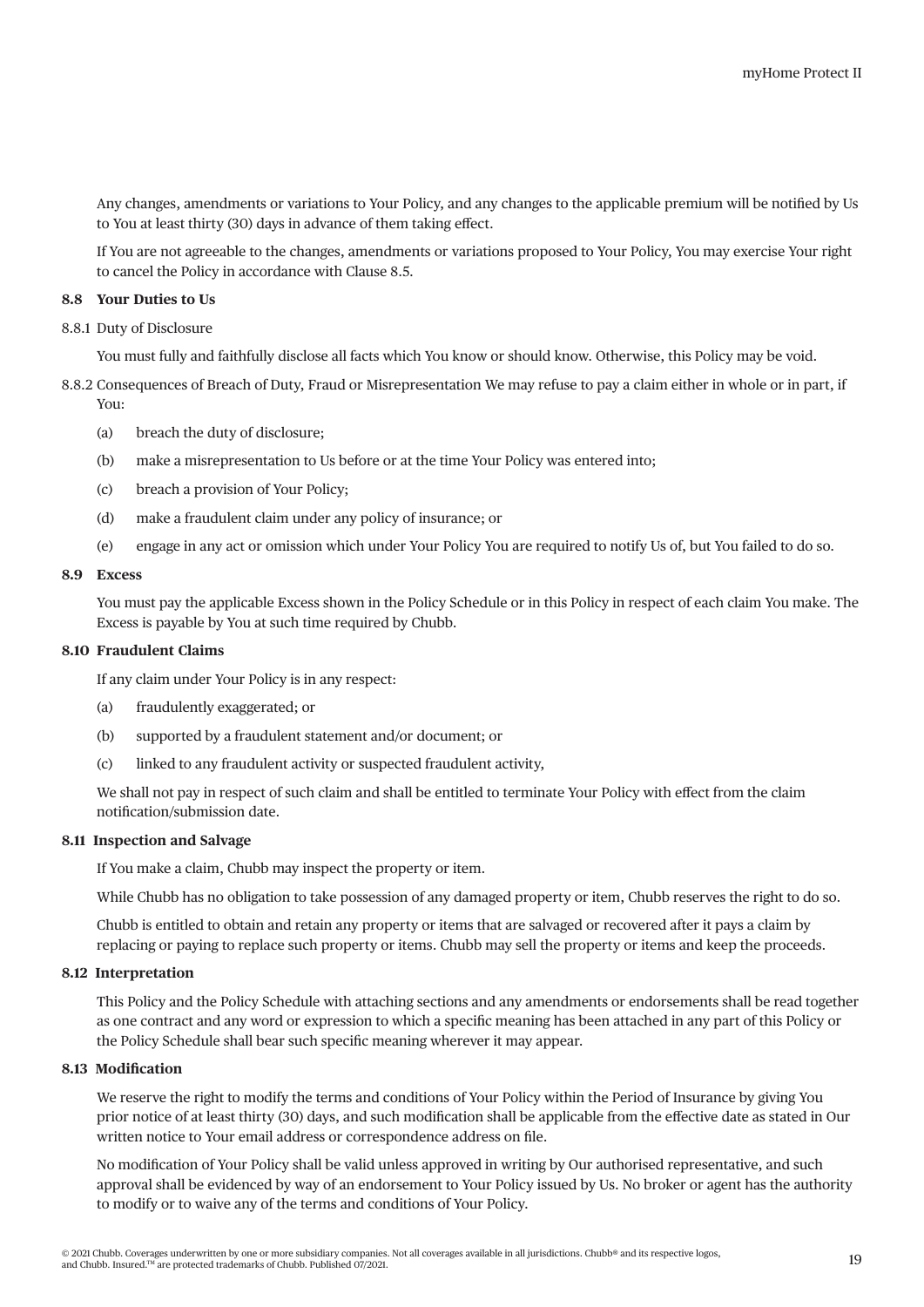#### **8.14 Notice of Trust or Assignment and Third Party Rights**

Chubb shall not be bound or be affected by any notice of any trust, charge, lien, assignment or other dealing with or in relation to this Policy.

A person who is not a party to this Policy contract shall have no right under the Contracts (Rights of Third Parties) Act 2001 to enforce any of its terms.

#### **8.15 Other Insurance**

To the extent permitted by law, when other insurance applies to a covered loss, We will pay only in excess of the other insurance, limited to the indemnity being provided under Your Policy, unless that other insurance was specifically written to be excess over the indemnity provided in Your Policy.

Should You make a claim under Your Policy, You must advise Us of any other insurance which may cover the loss or damage or Accident.

#### **8.16 Payment of Benefits**

You cannot be covered under more than one (1) myHome Protect II Policy in respect of any one (1) Premises. If You are covered under more than one (1) such Policy, We will consider You to be covered under the Policy which provides the highest benefits. Where the benefits under any additional Policy are identical, We will consider You to be insured under the Policy first issued. All policies not recognised by Us shall be cancelled.

## **8.17 Payment of Benefits Upon Death**

Upon death of the Insured, all benefits which are payable to the Insured under this Policy shall be made to the estate of such person.

## **8.18 Personal Data Protection Consent**

You are deemed to give consent and authorisation to Us to collect, use, disclose, and/or process Your personal data or information supplied to Us without further notification to You confidentially with Our affiliated companies, third party service providers, business partners and/or other parties, which may be sited outside Singapore, for the purposes stated in Chubb's Purpose Statement, including administering policies taken out with Us, handling claims and customer services. Copies of our Purpose Statement and Data Protection Policy can be found at [www.chubb.com/sg-privacy](http://www.chubb.com/sg-privacy) and You are deemed to have read the same.

If You have consented for Us to contact You in order to perform marketing related activities, please be advised that You can withdraw Your consent by writing to Us to notify Us of Your instruction. Upon Your written request, We shall, without charge, cease to use Your personal information for purposes other than those directly related to Your Policy.

You may write to Our Data Protection Officer at 138 Market Street, #11-01, CapitaGreen, Singapore 048946 for any request to withdraw Your consent, access to and/or correction of any information supplied to Us and We may reserve the right to charge a reasonable fee to offset the administrative costs in complying with access requests.

#### **8.19 Policy Owners' Protection Scheme**

Your Policy is protected under the Policy Owners' Protection Scheme which is administered by the Singapore Deposit Insurance Corporation ("SDIC"). Coverage for Your Policy is automatic and no further action is required from You. For more information on the types of benefits that are covered under the scheme as well as the limits of coverage, where applicable, please contact Us or visit the General Insurance Association or SDIC websites ([www.gia.org.sg](http://www.gia.org.sg) or [www.sdic.org.sg](http://www.sdic.org.sg)).

#### **8.20 Renewal of Your Policy**

(a) Monthly Policy

If either party wishes not to renew the Policy at the end of any Period of Insurance, notice of cancellation must be given in accordance with Clause 8.5. If no such notice has been given by either party, Your Policy will be renewed automatically for one (1) month from the Renewal Date upon Your payment of the premium due on each Renewal Date.

Unless and until You tell Us otherwise, We will automatically deduct the premium from Your Nominated Account.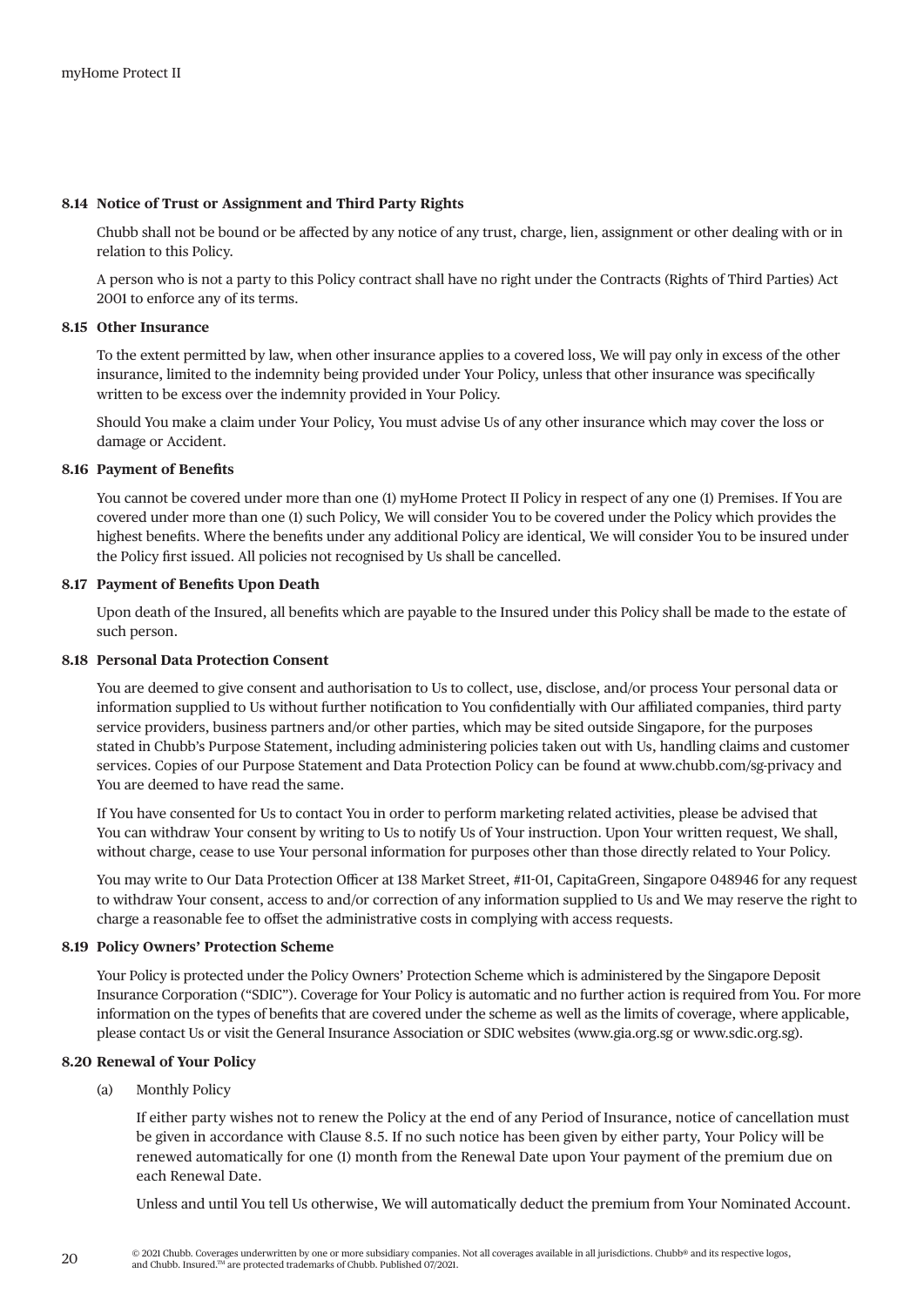#### (b) Annual Policy

If either party wishes not to renew the Policy at the end of any Period of Insurance, notice of cancellation must be given in accordance with Clause 8.5. If no such notice has been given by either party, Your Policy will be renewed automatically for one (1) year from the Renewal Date upon Your payment of the premium due on each Renewal Date.

Unless and until You tell Us otherwise, We will automatically deduct the premium from Your Nominated Account. We will give You notice of Your upcoming renewal, and the deduction of premium from Your Nominated Account, at least forty-five (45) days prior to the Renewal Date.

#### (c) Three-Year Term Policy

If either party wishes not to renew the Policy at the end of any Period of Insurance, notice of cancellation must be given in accordance with Clause 8.5. If no such notice has been given by either party, Your Policy will be renewed automatically for three (3) years from the Renewal Date upon Your payment of the premium due on each Renewal Date.

Unless and until You tell Us otherwise, We will automatically deduct the premium from Your Nominated Account. We will give You notice of Your upcoming renewal, and the deduction of premium from Your Nominated Account, at least forty-five (45) days prior to the Renewal Date.

# **8.21 Payment before Cover Warranty**

- (a) Notwithstanding anything therein contained but subject to clause 8.21 (c), it is hereby agreed and declared that the total premium due must be paid and actually received in full by Us on or before the Commencement Date or the Renewal Date.
- (b) In the event that the total premium due is not paid and actually received in full by Us on or before the Commencement Date or Renewal Date, no benefits whatsoever shall be payable by Us.
- (c) In respect of insurance coverage subject to Free Look Period, You may return the original Policy document to Us within the Free Look Period if You decide to cancel the cover during the Free Look Period. In such an event, You will receive a full refund of the premium paid to Us provided that no claim has been made under the insurance.
- (d) For any policy where We agree that payment of the premium is to be made by credit card/debit card or bank GIRO deduction, the submission of a complete and properly signed Direct Debit Authorisation form (or such other forms as may be required by the card centre, bank or Us) to Us on or before the Commencement Date shall be deemed to be payment received by Us, subject to Clause 8.21 (e).
- (e) In the event of any rejection by the card centre or the bank of the Direct Debit Authorisation form (or any such form referred to in Clause 8.21 (d) or any inability by Us to obtain payment of the premium by credit card or GIRO deduction due to any reason, We shall allow up to three (3) attempts for the charge and deduction of the outstanding premiums from the relevant card centre or bank. Should such attempts fail for any reason, Your Policy shall be deemed to be cancelled immediately effective from the day of the month when premium was due and unpaid and no benefits shall be payable by Us. We will inform You of the cancellation by sending a notice in writing to Your correspondence address or email address on file. Any payment received thereafter shall be of no effect whatsoever on the cancellation of Your Policy.

#### **8.22 Reinstatement after Partial Loss**

When We pay a claim under Your Policy for partial loss or damage to the Contents and Renovations, the Sum Insured will be reduced by the loss amount for each and every claim and shall not exceed the aggregate Sum Insured. We may at Our option reinstate the Sum Insured and reserve the right to charge an additional premium.

#### **8.23 Reasonable Care**

You must:

- (a) take all reasonable measures to maintain all property insured under this Policy in sound condition;
- (b) take all reasonable precautions to prevent or minimise loss, damage, destruction, liability, Compensation, cost or expense covered by this Policy; and
- (c) comply with all obligations and regulations imposed by any authority.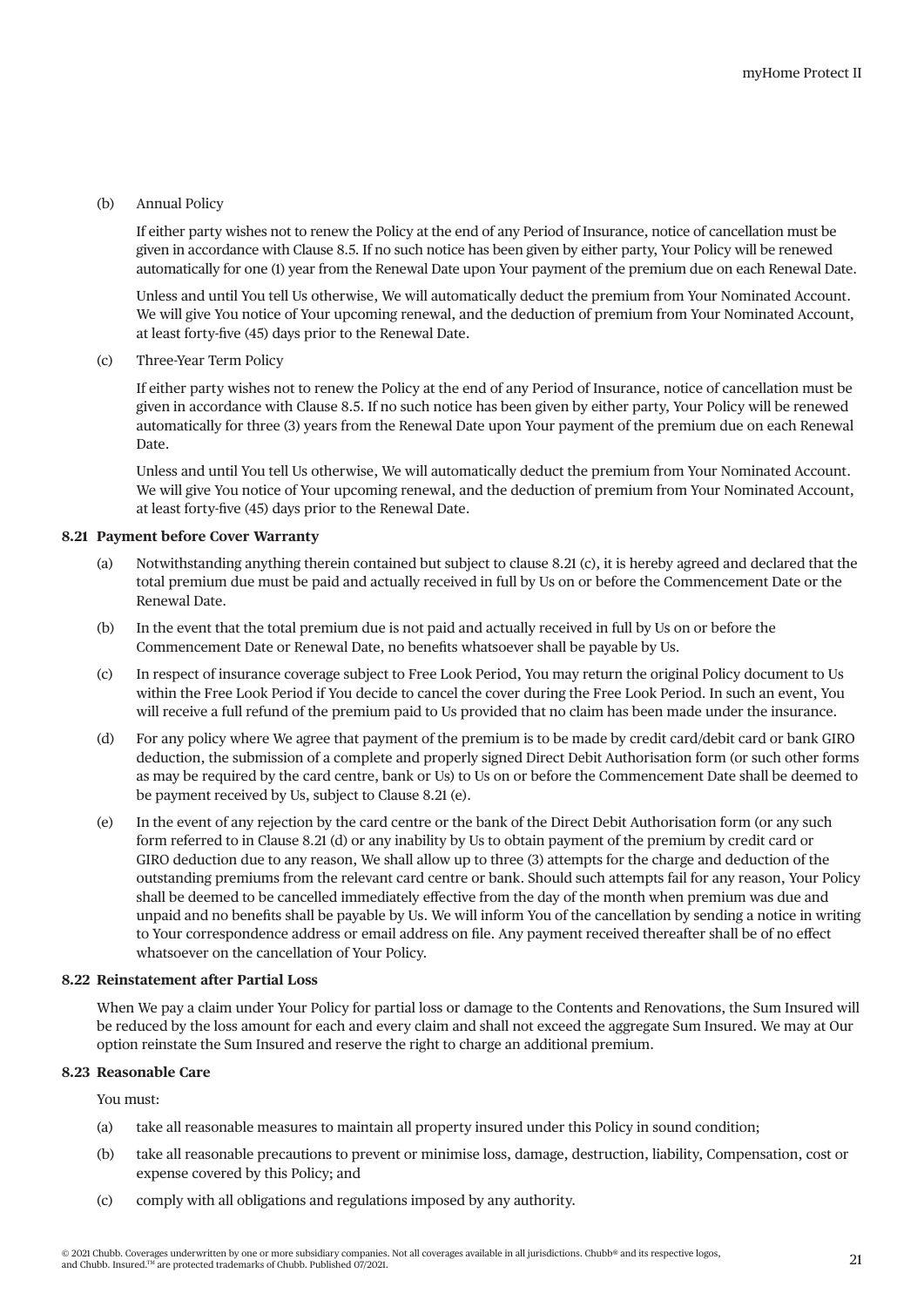#### **8.24 Sanctions Exclusions Applicable to this Policy**

- (a) This insurance does not apply to the extent that trade or economic sanctions or other laws or regulations prohibit Us from providing insurance, including, but not limited to, the payment of claims. All other terms and conditions of the Policy remain unchanged.
- (b) Chubb Insurance Singapore Limited is a subsidiary/branch of a US company and Chubb Limited, a NYSE listed company. Consequently, Chubb Insurance Singapore Limited is subject to certain US laws and regulations in addition to EU, UN and Singapore sanctions restrictions which may prohibit it from providing cover or paying claims to certain individuals or entities or insuring certain types of activities related to certain countries such as Cuba.

#### **8.25 Subrogation**

If Chubb makes a payment under this Policy, Chubb is subrogated to all Your rights of contribution, indemnity or recovery. You must not surrender any right to or settle any claim for contribution, indemnity or recovery without Chubb's prior written consent. You must do all things and execute all documents to enable Chubb to sue in Your name for such contribution, indemnity or recovery.

Where You have agreed with another person or company (who would otherwise be liable to compensate You for any loss or damage which is covered by the contract of insurance) that You will not seek to recover such loss or damage from that person, Chubb will not cover You, to the extent permitted by law, for such loss or damage.

### **8.26 Total Loss**

If We pay Your claim for a Total Loss then the cover provided under this Policy will end.

#### **8.27 Unoccupied Property**

The cover provided by this Policy shall cease if Your Premises is left Unoccupied for a period exceeding sixty (60) consecutive days, unless You have informed Chubb of this fact and obtained Chubb's written agreement for this Policy to continue beyond that period.

#### **8.28 Geographical Limit of Property Insured**

The cover of Our Policy is restricted to properties within the territory of the Republic of Singapore.

# **Section 9: Claims**

We will act in good faith in all Our dealings with You. Equally, the payment of claims is dependent on the following:

What You must do:

On the happening of any event which could lead to a claim, You must, at Your own expense:

- (a) take all reasonable precautions to prevent further loss or damage or injury;
- (b) immediately inform Chubb at the address and contact details listed at the back page of this policy wording;
- (c) immediately inform the police if any property insured under this Policy is lost, stolen or of the occurrence of Malicious Damage or Vandalism;
- (d) take all reasonable precautions to recover lost or stolen property and minimise the claim;
- (e) not dispose of any damaged property without Chubb's consent;
- (f ) not arrange for the repair or replacement of any property insured under this Policy, in connection with any claim, without Chubb's consent; or
- (g) complete and lodge a claim form as reasonably possible with all necessary supporting documentation that Chubb may reasonably require for the investigation and verification of the claim including but not limited to:
	- (i) full written details of the loss or damage or Accidental Injury;
	- (ii) any relevant receipts, certificates and other proofs of ownership;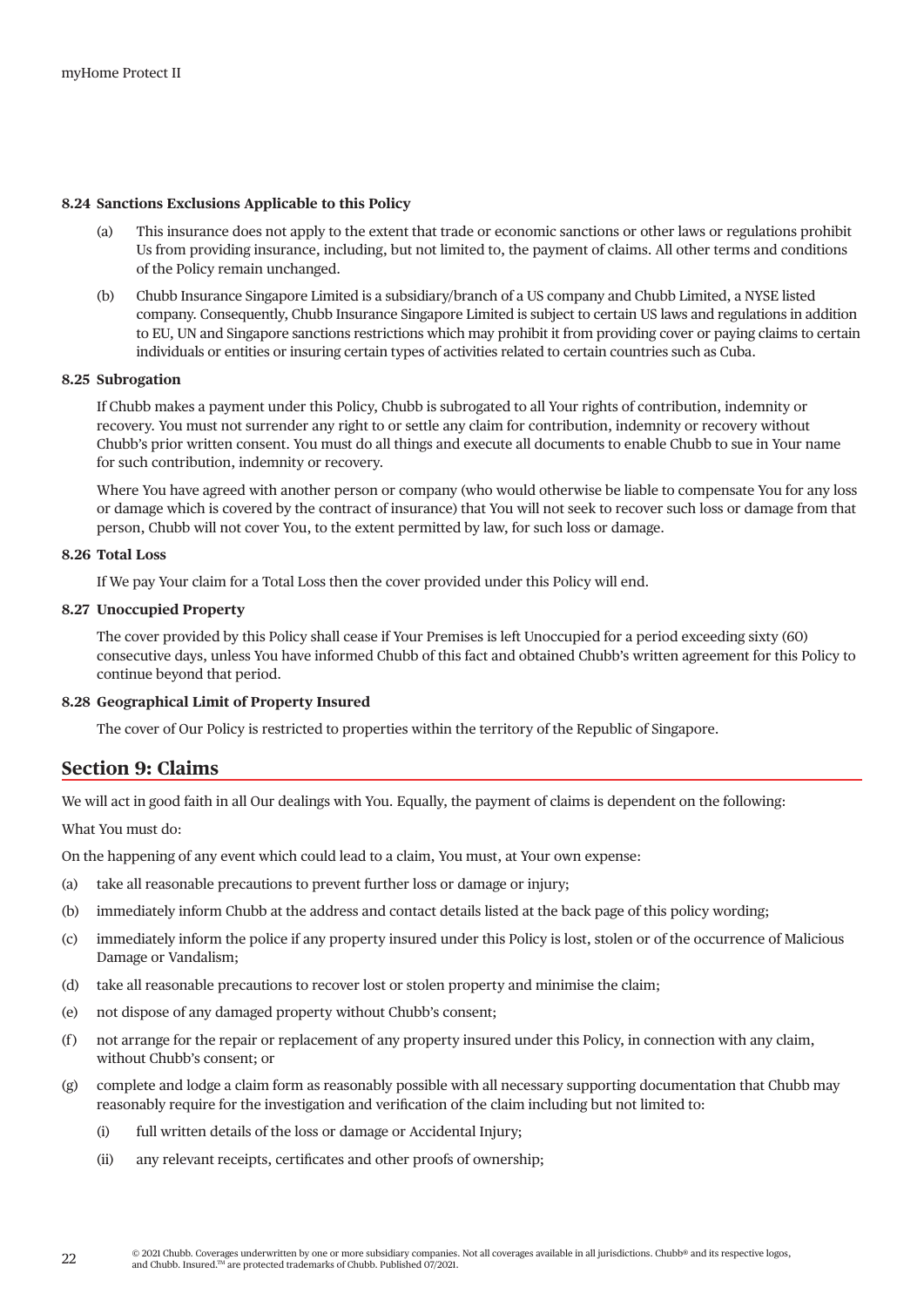- (iii) all valuations relating to lost or damaged property;
- (iv) all court issued documents including:
	- any statement of claim, summons, initiating process, cross claim, or third party notice;
	- all property inspection reports and inventories if the claim involves Malicious Damage, Vandalism or Theft.
- (v) reports that have been obtained from the police, a carrier or other authorities about an accident, loss or damage;
- (vi) all medical and other certificates and evidence required by Us that is reasonably required to assess the claim.

You must not admit liability for, or offer to agree to settle, any claim brought against You without Chubb's prior written consent; and

You must assist Us in the defence of any claim brought against You.

We may have You medically examined at Our expense when and as often as We may reasonably require after a claim has been made under Section 3.

For any claim under Section 3 We may also arrange an autopsy if We reasonably require one.